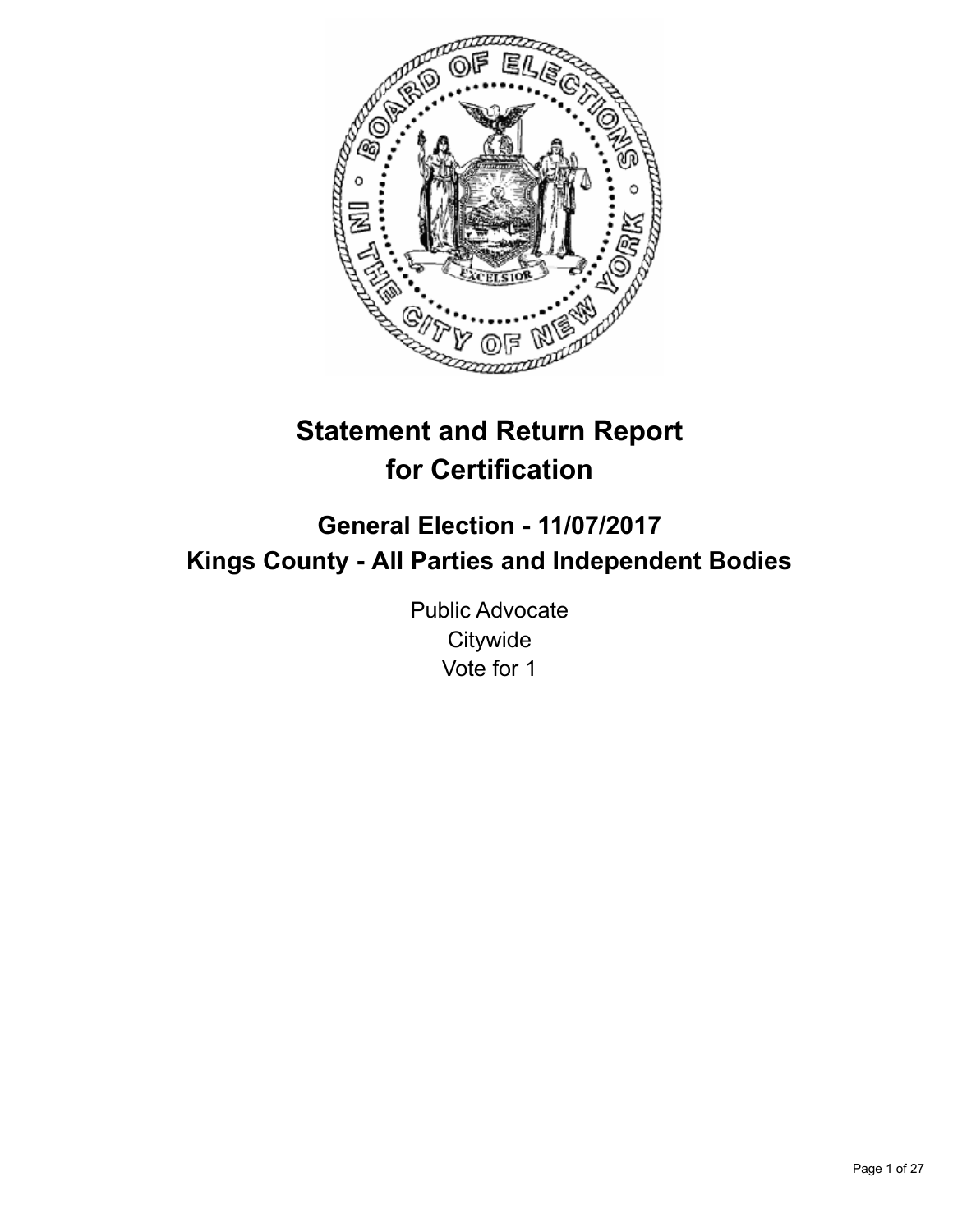

| <b>PUBLIC COUNTER</b>                                    | 16,825         |
|----------------------------------------------------------|----------------|
| MANUALLY COUNTED EMERGENCY                               | 1              |
| ABSENTEE / MILITARY                                      | 388            |
| <b>AFFIDAVIT</b>                                         | 114            |
| <b>Total Ballots</b>                                     | 17,328         |
| Less - Inapplicable Federal/Special Presidential Ballots | 0              |
| <b>Total Applicable Ballots</b>                          | 17,328         |
| LETITIA JAMES (DEMOCRATIC)                               | 9,915          |
| JUAN CARLOS POLANCO (REPUBLICAN)                         | 3,215          |
| MICHAEL A. O'REILLY (CONSERVATIVE)                       | 2,195          |
| JAMES C. LANE (GREEN)                                    | 161            |
| LETITIA JAMES (WORKING FAMILIES)                         | 499            |
| JUAN CARLOS POLANCO (REFORM)                             | 83             |
| JUAN CARLOS POLANCO (STOP DE BLASIO)                     | 55             |
| DEVIN BALKIND (LIBERTARIAN)                              | 124            |
| AKIUA KLEIN (WRITE-IN)                                   | 1              |
| DON LAGRECA (WRITE-IN)                                   | 1              |
| ERIC LEB (WRITE-IN)                                      | 1              |
| FRANKIN C MAZCUS (WRITE-IN)                              | 1              |
| <b>GREG RABBIT (WRITE-IN)</b>                            | 1              |
| <b>JACOB REISMAN (WRITE-IN)</b>                          | $\overline{2}$ |
| JESSE MANNING (WRITE-IN)                                 | $\mathbf{1}$   |
| JOSEPH S. AMSEL (WRITE-IN)                               | $\mathbf{1}$   |
| LINDA LOVELACE (WRITE-IN)                                | 1              |
| PAUL H. GIUSBURG (WRITE-IN)                              | 1              |
| SAM ROSEN (WRITE-IN)                                     | $\mathbf{1}$   |
| TAT PICOTT (WRITE-IN)                                    | 1              |
| UNATTRIBUTABLE WRITE-IN (WRITE-IN)                       | 6              |
| <b>Total Votes</b>                                       | 16,266         |
| Unrecorded                                               | 1,062          |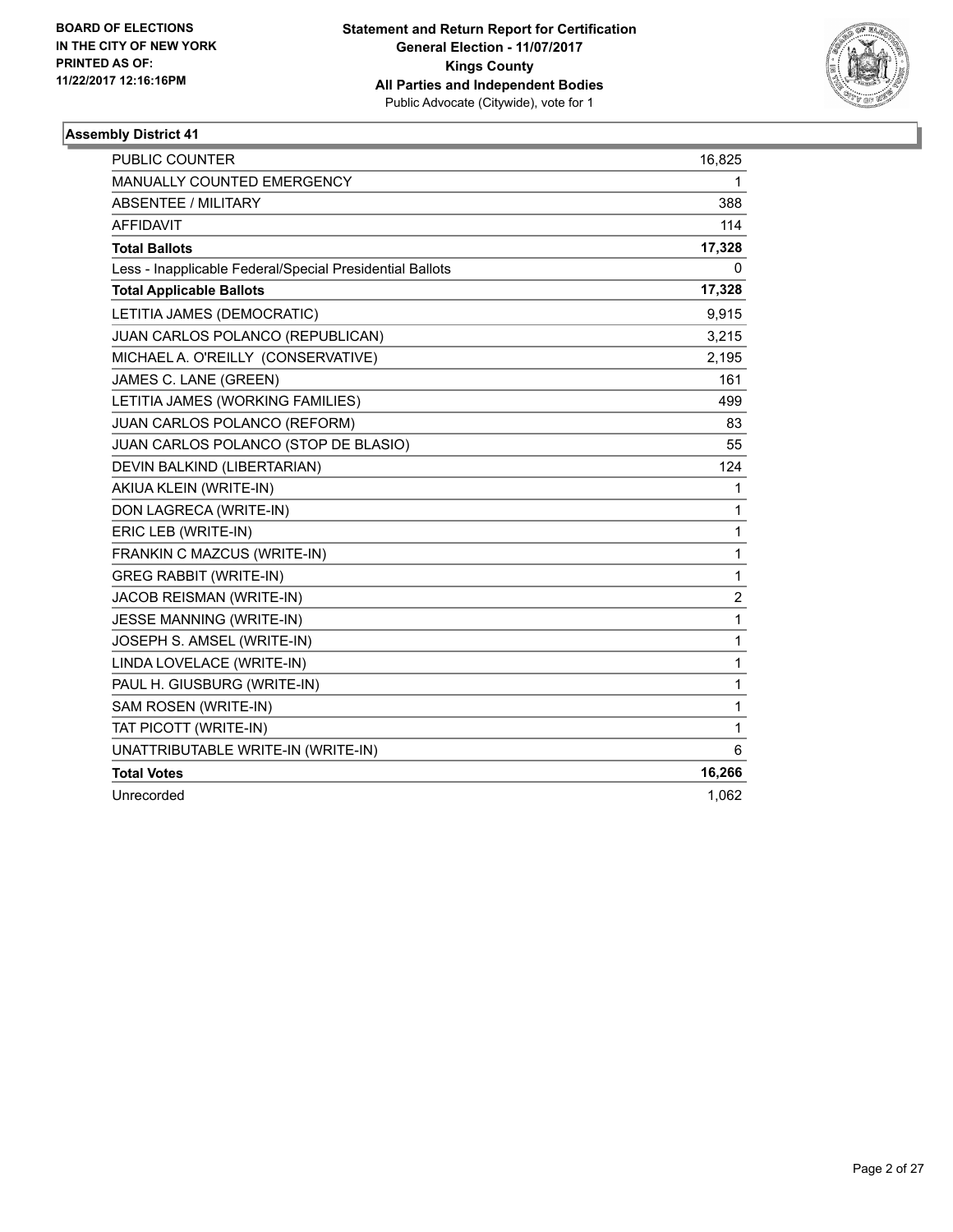

| PUBLIC COUNTER                                           | 17,776 |
|----------------------------------------------------------|--------|
| <b>MANUALLY COUNTED EMERGENCY</b>                        | 0      |
| ABSENTEE / MILITARY                                      | 362    |
| <b>AFFIDAVIT</b>                                         | 174    |
| <b>Total Ballots</b>                                     | 18,312 |
| Less - Inapplicable Federal/Special Presidential Ballots | 0      |
| <b>Total Applicable Ballots</b>                          | 18,312 |
| LETITIA JAMES (DEMOCRATIC)                               | 14,553 |
| JUAN CARLOS POLANCO (REPUBLICAN)                         | 825    |
| MICHAEL A. O'REILLY (CONSERVATIVE)                       | 496    |
| JAMES C. LANE (GREEN)                                    | 254    |
| LETITIA JAMES (WORKING FAMILIES)                         | 1,284  |
| JUAN CARLOS POLANCO (REFORM)                             | 66     |
| JUAN CARLOS POLANCO (STOP DE BLASIO)                     | 22     |
| DEVIN BALKIND (LIBERTARIAN)                              | 54     |
| ALICE EDINDORU (WRITE-IN)                                | 1      |
| CHAD BROWN (WRITE-IN)                                    | 1      |
| DAVID EISENBACH (WRITE-IN)                               | 1      |
| EDDIE BLANCE (WRITE-IN)                                  | 1      |
| HILLARY CLINTON (WRITE-IN)                               | 1      |
| JULISSA FERREGRASS (WRITE-IN)                            | 1      |
| MICHAEL MAGLOIRE (WRITE-IN)                              | 1      |
| MIRI KOHEN (WRITE-IN)                                    | 1      |
| RAY MITCHELL (WRITE-IN)                                  | 1      |
| RUCHAMA CYNAMEN (WRITE-IN)                               | 1      |
| UNATTRIBUTABLE WRITE-IN (WRITE-IN)                       | 9      |
| UNCOUNTED WRITE-IN PER STATUTE (WRITE-IN)                | 1      |
| <b>Total Votes</b>                                       | 17,574 |
| Unrecorded                                               | 738    |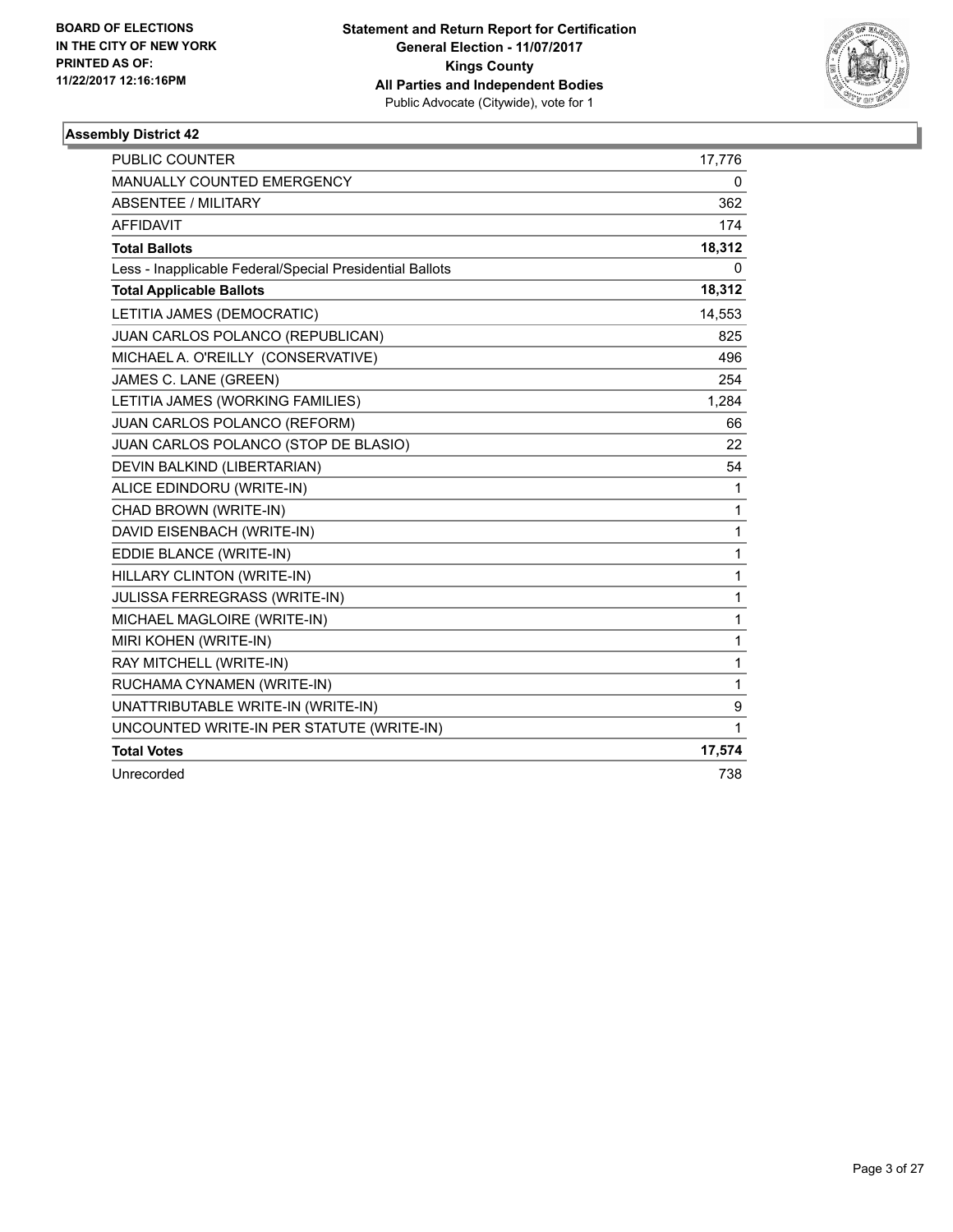

| PUBLIC COUNTER                                           | 20,400       |
|----------------------------------------------------------|--------------|
| MANUALLY COUNTED EMERGENCY                               | 0            |
| <b>ABSENTEE / MILITARY</b>                               | 427          |
| AFFIDAVIT                                                | 284          |
| <b>Total Ballots</b>                                     | 21,111       |
| Less - Inapplicable Federal/Special Presidential Ballots | 0            |
| <b>Total Applicable Ballots</b>                          | 21,111       |
| LETITIA JAMES (DEMOCRATIC)                               | 17,637       |
| JUAN CARLOS POLANCO (REPUBLICAN)                         | 580          |
| MICHAEL A. O'REILLY (CONSERVATIVE)                       | 217          |
| JAMES C. LANE (GREEN)                                    | 322          |
| LETITIA JAMES (WORKING FAMILIES)                         | 1,652        |
| <b>JUAN CARLOS POLANCO (REFORM)</b>                      | 59           |
| JUAN CARLOS POLANCO (STOP DE BLASIO)                     | 15           |
| DEVIN BALKIND (LIBERTARIAN)                              | 82           |
| AARON PETCOFF (WRITE-IN)                                 | 1            |
| BRAD T. RAMDEEN (WRITE-IN)                               | 1            |
| CHRISTINE SMITH (WRITE-IN)                               | 1            |
| DANIEL GAROONICK (WRITE-IN)                              | 1            |
| ERICA RAZOOK (WRITE-IN)                                  | $\mathbf{1}$ |
| <b>GEORGE KOTTAS (WRITE-IN)</b>                          | 1            |
| KENYA JEFFERIES (WRITE-IN)                               | 1            |
| LINCOLN WALTER (WRITE-IN)                                | 1            |
| MARC MINKOFF (WRITE-IN)                                  | $\mathbf{1}$ |
| PIA RAYMOND (WRITE-IN)                                   | 1            |
| SAMANTHA BROWNING (WRITE-IN)                             | 1            |
| SARA HEYMONT (WRITE-IN)                                  | 1            |
| SCOTT M STRINGER (WRITE-IN)                              | 1            |
| UNATTRIBUTABLE WRITE-IN (WRITE-IN)                       | 2            |
| UNCOUNTED WRITE-IN PER STATUTE (WRITE-IN)                | 1            |
| UTRK LEID (WRITE-IN)                                     | 1            |
| <b>Total Votes</b>                                       | 20,581       |
| Unrecorded                                               | 530          |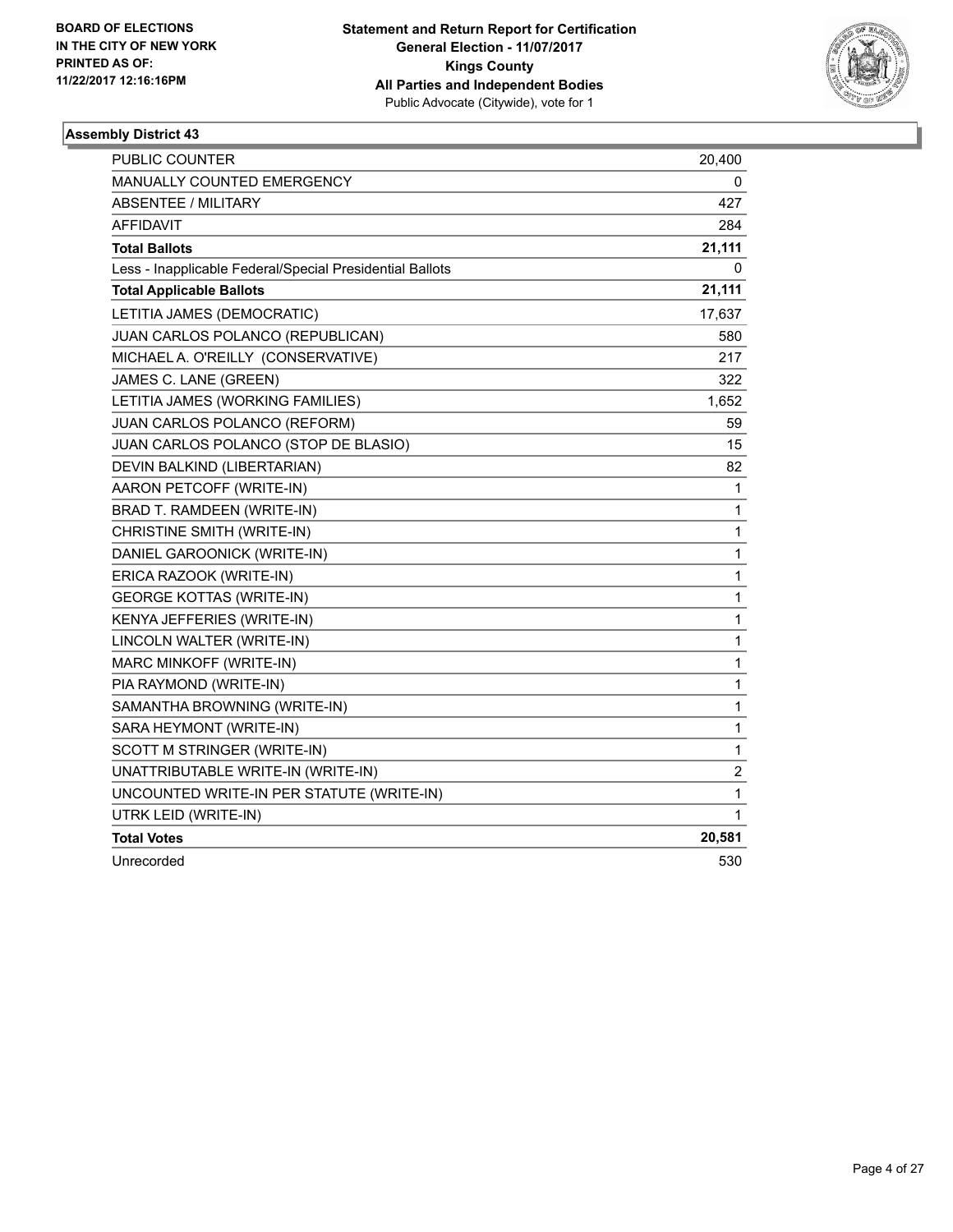

| PUBLIC COUNTER                                           | 22,521 |
|----------------------------------------------------------|--------|
| MANUALLY COUNTED EMERGENCY                               | 0      |
| <b>ABSENTEE / MILITARY</b>                               | 339    |
| AFFIDAVIT                                                | 235    |
| <b>Total Ballots</b>                                     | 23,095 |
| Less - Inapplicable Federal/Special Presidential Ballots | 0      |
| <b>Total Applicable Ballots</b>                          | 23,095 |
| LETITIA JAMES (DEMOCRATIC)                               | 14,147 |
| JUAN CARLOS POLANCO (REPUBLICAN)                         | 2,129  |
| MICHAEL A. O'REILLY (CONSERVATIVE)                       | 1,408  |
| JAMES C. LANE (GREEN)                                    | 611    |
| LETITIA JAMES (WORKING FAMILIES)                         | 3,280  |
| JUAN CARLOS POLANCO (REFORM)                             | 118    |
| JUAN CARLOS POLANCO (STOP DE BLASIO)                     | 55     |
| DEVIN BALKIND (LIBERTARIAN)                              | 140    |
| ALEX MERCED (WRITE-IN)                                   | 1      |
| ALEX SOMMER (WRITE-IN)                                   | 1      |
| BARRY FISHMAN (WRITE-IN)                                 | 1      |
| BEREL ISEL (WRITE-IN)                                    | 1      |
| <b>BO DIETL (WRITE-IN)</b>                               | 1      |
| CELESTE HORNBACH (WRITE-IN)                              | 1      |
| CHARLES OAKLEY (WRITE-IN)                                | 1      |
| CHAVA NEIGER (WRITE-IN)                                  | 1      |
| CY VANCE (WRITE-IN)                                      | 1      |
| DANIEL STOWE (WRITE-IN)                                  | 1      |
| DAVID EISENBACH (WRITE-IN)                               | 1      |
| DONALD J TRUMP (WRITE-IN)                                | 1      |
| ELLIOT STEINMETZ (WRITE-IN)                              | 1      |
| ERIC HOLDER (WRITE-IN)                                   | 1      |
| ERIN BROCUCVICH (WRITE-IN)                               | 1      |
| <b>GEORGE SHEA (WRITE-IN)</b>                            | 1      |
| GITTY ZIGELMAN (WRITE-IN)                                | 1      |
| HENACHEM GARFINKEL (WRITE-IN)                            | 1      |
| HILLARY CLINTON (WRITE-IN)                               | 1      |
| JABARI BRISPORT (WRITE-IN)                               | 1      |
| JACOB LIPSCHITZ (WRITE-IN)                               | 1      |
| JARRET HOVA (WRITE-IN)                                   | 1      |
| <b>JUDITH HERMAN (WRITE-IN)</b>                          | 1      |
| JULIA DAVIS (WRITE-IN)                                   | 1      |
| LARA TABAC-SHERIDAN (WRITE-IN)                           | 1      |
| LILY PEACHES (WRITE-IN)                                  | 1      |
| MARION CORNE (WRITE-IN)                                  | 1      |
| MELLSSA MAX VIVENTO (WRITE-IN)                           | 1      |
| MICHAEL BLOOMBERG (WRITE-IN)                             | 1      |
| NACHMEN CALLER (WRITE-IN)                                | 1      |
| RENEE BLADY (WRITE-IN)                                   | 1      |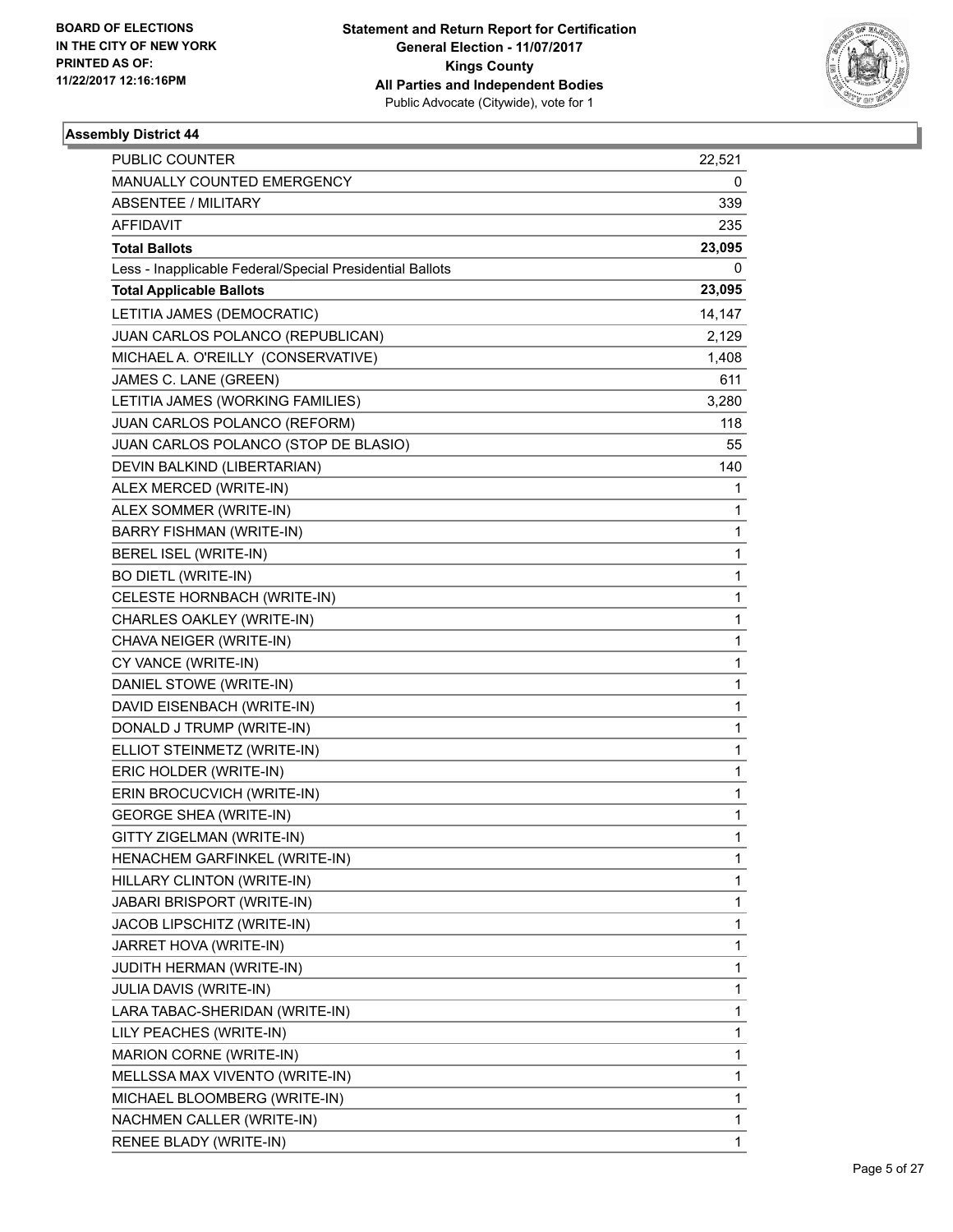

| SIMCHA FELDER (WRITE-IN)                  |        |
|-------------------------------------------|--------|
| SIMON OSTREICNER (WRITE-IN)               |        |
| TED NUGENT (WRITE-IN)                     |        |
| TERRENCE SKINNER (WRITE-IN)               |        |
| UNATTRIBUTABLE WRITE-IN (WRITE-IN)        | 18     |
| UNCOUNTED WRITE-IN PER STATUTE (WRITE-IN) |        |
| WENDELL BERRY (WRITE-IN)                  |        |
| YASMIN MISTORY (WRITE-IN)                 |        |
| YOSS MONHEN (WRITE-IN)                    |        |
| <b>Total Votes</b>                        | 21,945 |
| Unrecorded                                | 1.150  |

| <b>PUBLIC COUNTER</b>                                    | 11,189         |
|----------------------------------------------------------|----------------|
| MANUALLY COUNTED EMERGENCY                               | 0              |
| <b>ABSENTEE / MILITARY</b>                               | 259            |
| <b>AFFIDAVIT</b>                                         | 96             |
| <b>Total Ballots</b>                                     | 11,544         |
| Less - Inapplicable Federal/Special Presidential Ballots | 0              |
| <b>Total Applicable Ballots</b>                          | 11,544         |
| LETITIA JAMES (DEMOCRATIC)                               | 4,178          |
| JUAN CARLOS POLANCO (REPUBLICAN)                         | 3,443          |
| MICHAEL A. O'REILLY (CONSERVATIVE)                       | 1,771          |
| JAMES C. LANE (GREEN)                                    | 193            |
| LETITIA JAMES (WORKING FAMILIES)                         | 310            |
| JUAN CARLOS POLANCO (REFORM)                             | 77             |
| JUAN CARLOS POLANCO (STOP DE BLASIO)                     | 49             |
| DEVIN BALKIND (LIBERTARIAN)                              | 154            |
| <b>BARRY ROSENBERG (WRITE-IN)</b>                        | $\overline{2}$ |
| CHAIM DEUTSCH (WRITE-IN)                                 | 1              |
| DAVID GREENFIELD (WRITE-IN)                              | $\overline{2}$ |
| DAVID ZELIKOVITZ (WRITE-IN)                              | 1              |
| EZRA S. SHAIN (WRITE-IN)                                 | 1              |
| FIORELLO LAGUARDIA (WRITE-IN)                            | 1              |
| GITTY DECKELBAUM (WRITE-IN)                              | 1              |
| KEVIN P. CARROLL (WRITE-IN)                              | 1              |
| KRISTAPS PORZINGUS (WRITE-IN)                            | 1              |
| MARY TREYGER (WRITE-IN)                                  | 1              |
| MOSIE ABADI (WRITE-IN)                                   | 1              |
| SAM SHPELFOGEL (WRITE-IN)                                | 1              |
| UNATTRIBUTABLE WRITE-IN (WRITE-IN)                       | 4              |
| <b>Total Votes</b>                                       | 10,193         |
| Unrecorded                                               | 1,351          |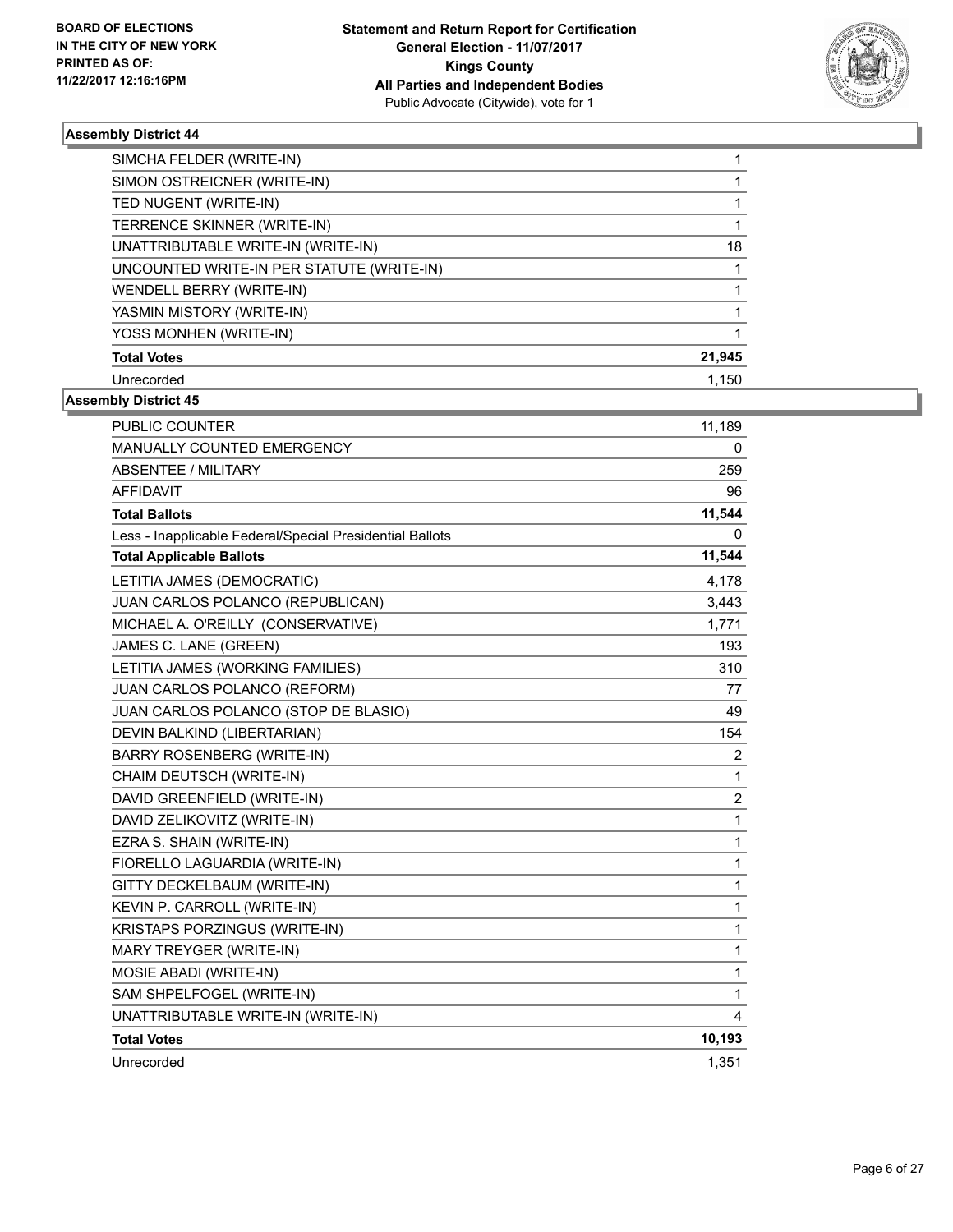

| PUBLIC COUNTER                                           | 18,804       |
|----------------------------------------------------------|--------------|
| MANUALLY COUNTED EMERGENCY                               | 5            |
| <b>ABSENTEE / MILITARY</b>                               | 568          |
| AFFIDAVIT                                                | 172          |
| <b>Total Ballots</b>                                     | 19,549       |
| Less - Inapplicable Federal/Special Presidential Ballots | 0            |
| <b>Total Applicable Ballots</b>                          | 19,549       |
| LETITIA JAMES (DEMOCRATIC)                               | 8,325        |
| JUAN CARLOS POLANCO (REPUBLICAN)                         | 5,089        |
| MICHAEL A. O'REILLY (CONSERVATIVE)                       | 2,839        |
| JAMES C. LANE (GREEN)                                    | 287          |
| LETITIA JAMES (WORKING FAMILIES)                         | 676          |
| JUAN CARLOS POLANCO (REFORM)                             | 140          |
| JUAN CARLOS POLANCO (STOP DE BLASIO)                     | 64           |
| DEVIN BALKIND (LIBERTARIAN)                              | 219          |
| ANTHONY C. MATOS (WRITE-IN)                              | 1            |
| DAVID EISENBACH (WRITE-IN)                               | 1            |
| ISABELL FITCH (WRITE-IN)                                 | 1            |
| JOHN SMITH (WRITE-IN)                                    | 1            |
| JULIAN ASSANGE (WRITE-IN)                                | 1            |
| KHADER EL-YATEEM (WRITE-IN)                              | 1            |
| KYLE GORMAN (WRITE-IN)                                   | 1            |
| LEON OFMON (WRITE-IN)                                    | 1            |
| LUCRETIA REGINA-POTTER (WRITE-IN)                        | $\mathbf{1}$ |
| MATT D'EMIC (WRITE-IN)                                   | 1            |
| NCOLAI CAMPAUPLOSSEPEPELOS (WRITE-IN)                    | 1            |
| NORA A. SIDDIQUI (WRITE-IN)                              | 1            |
| RICHARD GREEN (WRITE-IN)                                 | 1            |
| STEPHEN COLBERT (WRITE-IN)                               | 1            |
| TAMRA CRONIN (WRITE-IN)                                  | 1            |
| UNATTRIBUTABLE WRITE-IN (WRITE-IN)                       | 7            |
| <b>Total Votes</b>                                       | 17,661       |
| Unrecorded                                               | 1,888        |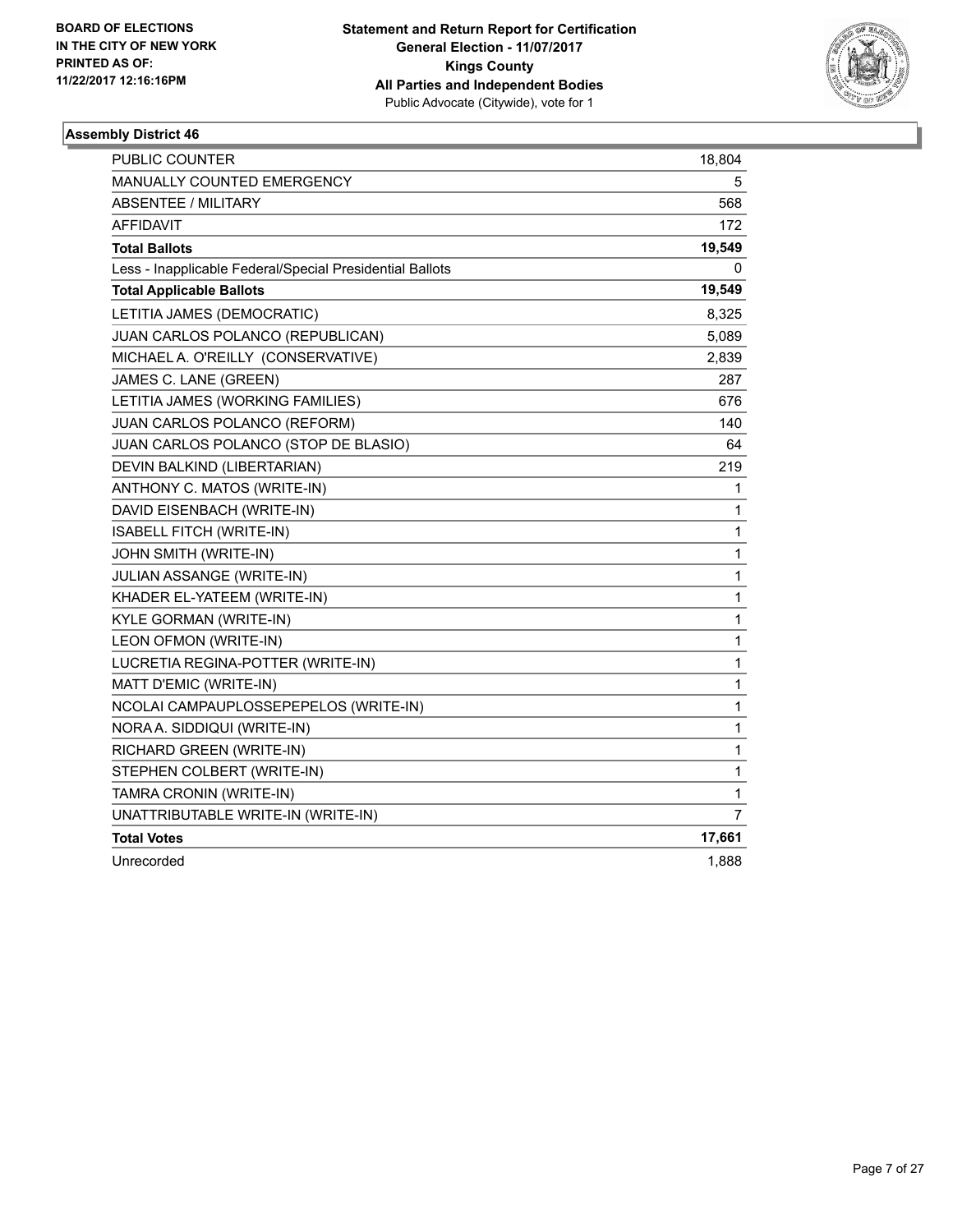

| <b>PUBLIC COUNTER</b>                                    | 10,368         |
|----------------------------------------------------------|----------------|
| <b>MANUALLY COUNTED EMERGENCY</b>                        | 0              |
| <b>ABSENTEE / MILITARY</b>                               | 284            |
| <b>AFFIDAVIT</b>                                         | 91             |
| <b>Total Ballots</b>                                     | 10,743         |
| Less - Inapplicable Federal/Special Presidential Ballots | 0              |
| <b>Total Applicable Ballots</b>                          | 10,743         |
| LETITIA JAMES (DEMOCRATIC)                               | 4,407          |
| JUAN CARLOS POLANCO (REPUBLICAN)                         | 2,903          |
| MICHAEL A. O'REILLY (CONSERVATIVE)                       | 1,571          |
| JAMES C. LANE (GREEN)                                    | 177            |
| LETITIA JAMES (WORKING FAMILIES)                         | 326            |
| JUAN CARLOS POLANCO (REFORM)                             | 81             |
| JUAN CARLOS POLANCO (STOP DE BLASIO)                     | 50             |
| DEVIN BALKIND (LIBERTARIAN)                              | 102            |
| BERNIE SANDERS (WRITE-IN)                                | 1              |
| NANCY TONG (WRITE-IN)                                    | $\overline{2}$ |
| <b>NELINI STAMP (WRITE-IN)</b>                           | 1              |
| NICK SKOMINA (WRITE-IN)                                  | 1              |
| UNATTRIBUTABLE WRITE-IN (WRITE-IN)                       | $\overline{2}$ |
| <b>Total Votes</b>                                       | 9,624          |
| Unrecorded                                               | 1,119          |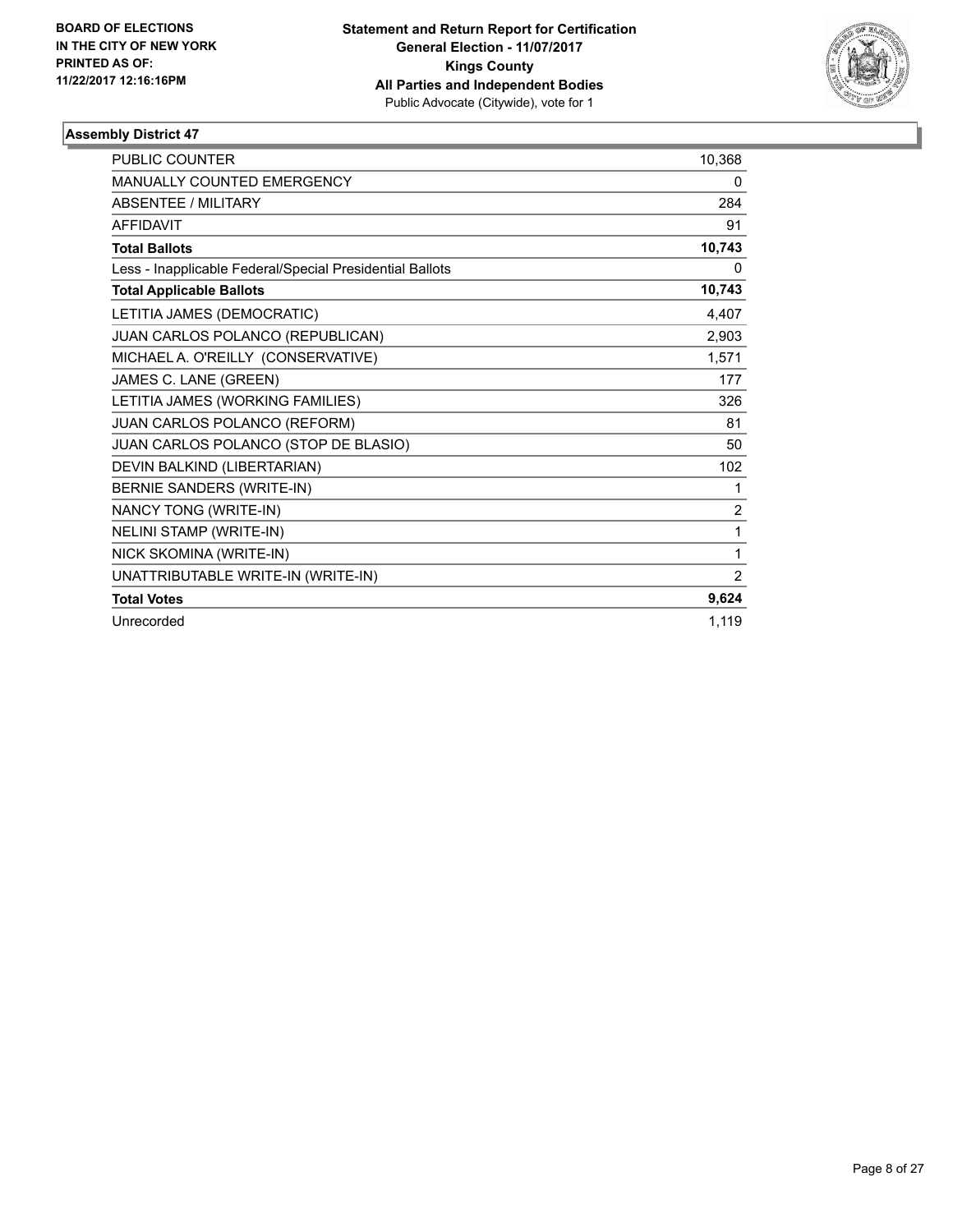

| PUBLIC COUNTER                                           | 15,034         |
|----------------------------------------------------------|----------------|
| MANUALLY COUNTED EMERGENCY                               | 0              |
| <b>ABSENTEE / MILITARY</b>                               | 174            |
| AFFIDAVIT                                                | 174            |
| <b>Total Ballots</b>                                     | 15,382         |
| Less - Inapplicable Federal/Special Presidential Ballots | 0              |
| <b>Total Applicable Ballots</b>                          | 15,382         |
| LETITIA JAMES (DEMOCRATIC)                               | 5,772          |
| JUAN CARLOS POLANCO (REPUBLICAN)                         | 3,173          |
| MICHAEL A. O'REILLY (CONSERVATIVE)                       | 2,195          |
| JAMES C. LANE (GREEN)                                    | 143            |
| LETITIA JAMES (WORKING FAMILIES)                         | 329            |
| JUAN CARLOS POLANCO (REFORM)                             | 80             |
| JUAN CARLOS POLANCO (STOP DE BLASIO)                     | 83             |
| DEVIN BALKIND (LIBERTARIAN)                              | 100            |
| ARI BAUM (WRITE-IN)                                      | $\overline{2}$ |
| ARON ELIAS (WRITE-IN)                                    | 1              |
| <b>BARRY ROSENBERG (WRITE-IN)</b>                        | 3              |
| <b>BORIS SUCHKOV (WRITE-IN)</b>                          | 1              |
| CHAIM ENGLANDER (WRITE-IN)                               | 1              |
| CHAIM LAUFER (WRITE-IN)                                  | 1              |
| CHAIM MEIR ERPS (WRITE-IN)                               | 1              |
| CHAIM MOSHE BENDER (WRITE-IN)                            | 1              |
| CHAIM SHTEIN (WRITE-IN)                                  | 1              |
| CHAYABINA CHAIFETZ (WRITE-IN)                            | 1              |
| DONALD J TRUMP (WRITE-IN)                                | 1              |
| DOV HIKIND (WRITE-IN)                                    | 2              |
| DOVI GOLDSTEIN (WRITE-IN)                                | 1              |
| FAYGA MOLLY GOTIEL (WRITE-IN)                            | 1              |
| HAROLD FINKELBUG (WRITE-IN)                              | 1              |
| HYMIE HIMMELSTEIN (WRITE-IN)                             | 1              |
| IAN D GIRSHETS (WRITE-IN)                                | $\mathbf{1}$   |
| IAN D. GIRSHEK (WRITE-IN)                                | 1              |
| JACOB ROTH (WRITE-IN)                                    | 1              |
| JAMES COMEY (WRITE-IN)                                   | 1              |
| JEFFERY STEIN (WRITE-IN)                                 | 1              |
| JOEL GOZOSTEIN (WRITE-IN)                                | 1              |
| JOEL KLEIN (WRITE-IN)                                    | 1              |
| JOEL ROSENFELD (WRITE-IN)                                | 2              |
| JOHN PABB (WRITE-IN)                                     | 1              |
| JONATHAN HAGLER (WRITE-IN)                               | 1              |
| JUDITH HERMAN (WRITE-IN)                                 | 1              |
| KALMAN YEGER (WRITE-IN)                                  | 1              |
| KENTON KIRBY (WRITE-IN)                                  | 1              |
| LEAH KLEIN (WRITE-IN)                                    | 1              |
| MARC FLIEDNER (WRITE-IN)                                 | $\mathbf{1}$   |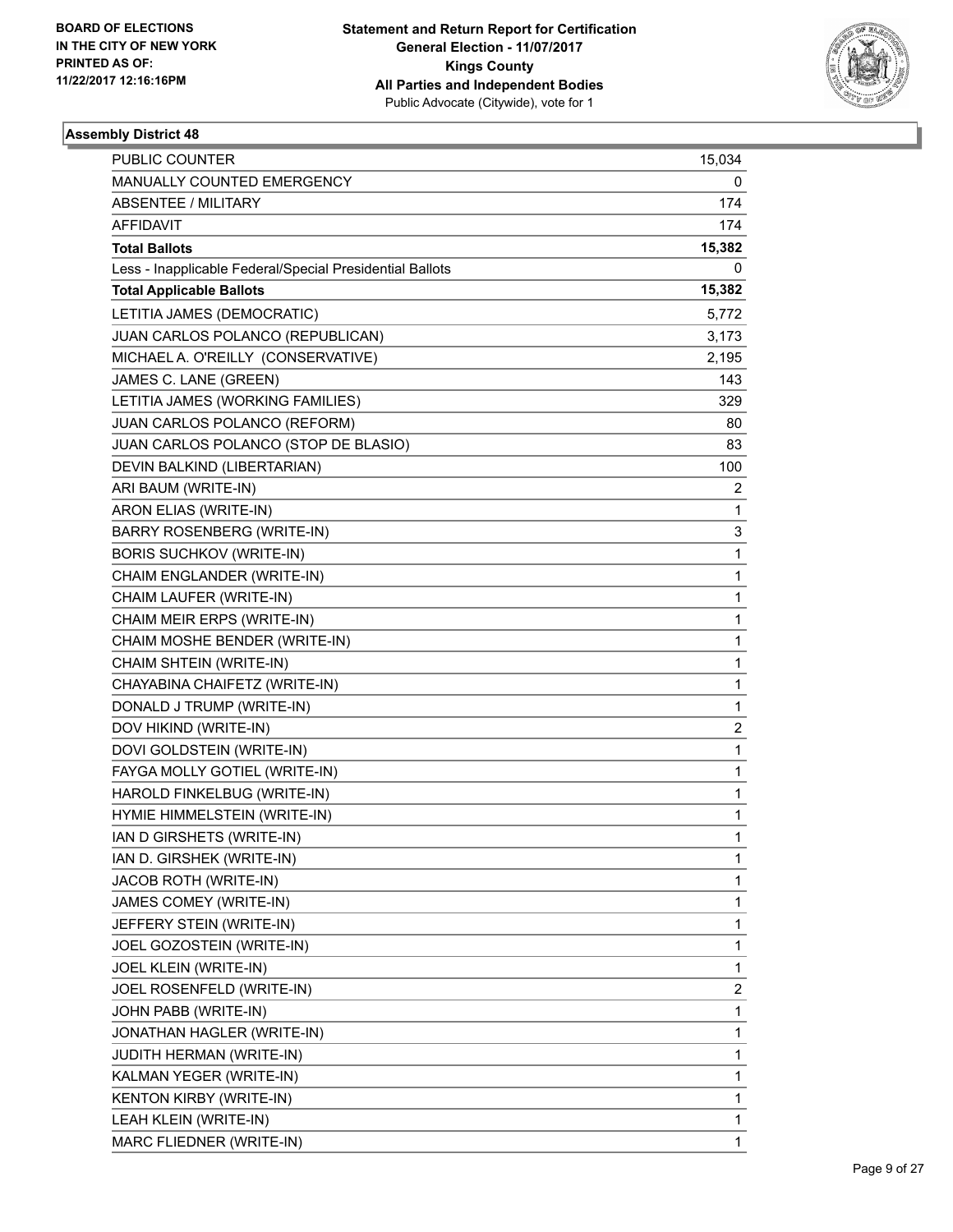

| MENACHEM BARNETT (WRITE-IN)        | 1              |
|------------------------------------|----------------|
| MICHAEL BLOOMBERG (WRITE-IN)       | $\overline{2}$ |
| MICHAEL PISEM (WRITE-IN)           | 1              |
| MIRIAM KLEIN (WRITE-IN)            | 1              |
| MOSHE ZITRONABAUM (WRITE-IN)       |                |
| NAFTULI MOSTER (WRITE-IN)          | 1              |
| ROIZY SCHMELCZER (WRITE-IN)        | 1              |
| SHAYA GLUCK (WRITE-IN)             | 1              |
| SIMELA FELLER (WRITE-IN)           | 1              |
| SIMON LEBRON (WRITE-IN)            | 1              |
| SUSAN KOHL (WRITE-IN)              | 1              |
| TATTY ZIEGLER (WRITE-IN)           | 1              |
| UNATTRIBUTABLE WRITE-IN (WRITE-IN) | 15             |
| YECHEZKEL L. PILLER (WRITE-IN)     |                |
| YEHODIS HEIMFELD (WRITE-IN)        | 1              |
| YEHUDA AINHORN (WRITE-IN)          | 1              |
| YOEL LEFKO (WRITE-IN)              | 1              |
| YONI HIKIND (WRITE-IN)             | $\overline{2}$ |
| <b>Total Votes</b>                 | 11,945         |
| Unrecorded                         | 3,437          |
|                                    |                |

| PUBLIC COUNTER                                           | 8,204          |
|----------------------------------------------------------|----------------|
| <b>MANUALLY COUNTED EMERGENCY</b>                        | $\overline{2}$ |
| <b>ABSENTEE / MILITARY</b>                               | 211            |
| <b>AFFIDAVIT</b>                                         | 64             |
| <b>Total Ballots</b>                                     | 8,481          |
| Less - Inapplicable Federal/Special Presidential Ballots | 0              |
| <b>Total Applicable Ballots</b>                          | 8,481          |
| LETITIA JAMES (DEMOCRATIC)                               | 3,578          |
| JUAN CARLOS POLANCO (REPUBLICAN)                         | 2,167          |
| MICHAEL A. O'REILLY (CONSERVATIVE)                       | 1,378          |
| JAMES C. LANE (GREEN)                                    | 125            |
| LETITIA JAMES (WORKING FAMILIES)                         | 287            |
| JUAN CARLOS POLANCO (REFORM)                             | 60             |
| JUAN CARLOS POLANCO (STOP DE BLASIO)                     | 32             |
| DEVIN BALKIND (LIBERTARIAN)                              | 57             |
| BERNIE SANDERS (WRITE-IN)                                | 1              |
| PAUL NERECK (WRITE-IN)                                   | $\mathbf{1}$   |
| SALVATORE G CURRO (WRITE-IN)                             | 1              |
| UNATTRIBUTABLE WRITE-IN (WRITE-IN)                       | $\mathbf{1}$   |
| UNCOUNTED WRITE-IN PER STATUTE (WRITE-IN)                | 1              |
| VILMA REINHARDT (WRITE-IN)                               | $\mathbf{1}$   |
| YADIRA HADLETT (WRITE-IN)                                | 1              |
| <b>Total Votes</b>                                       | 7,691          |
| Unrecorded                                               | 790            |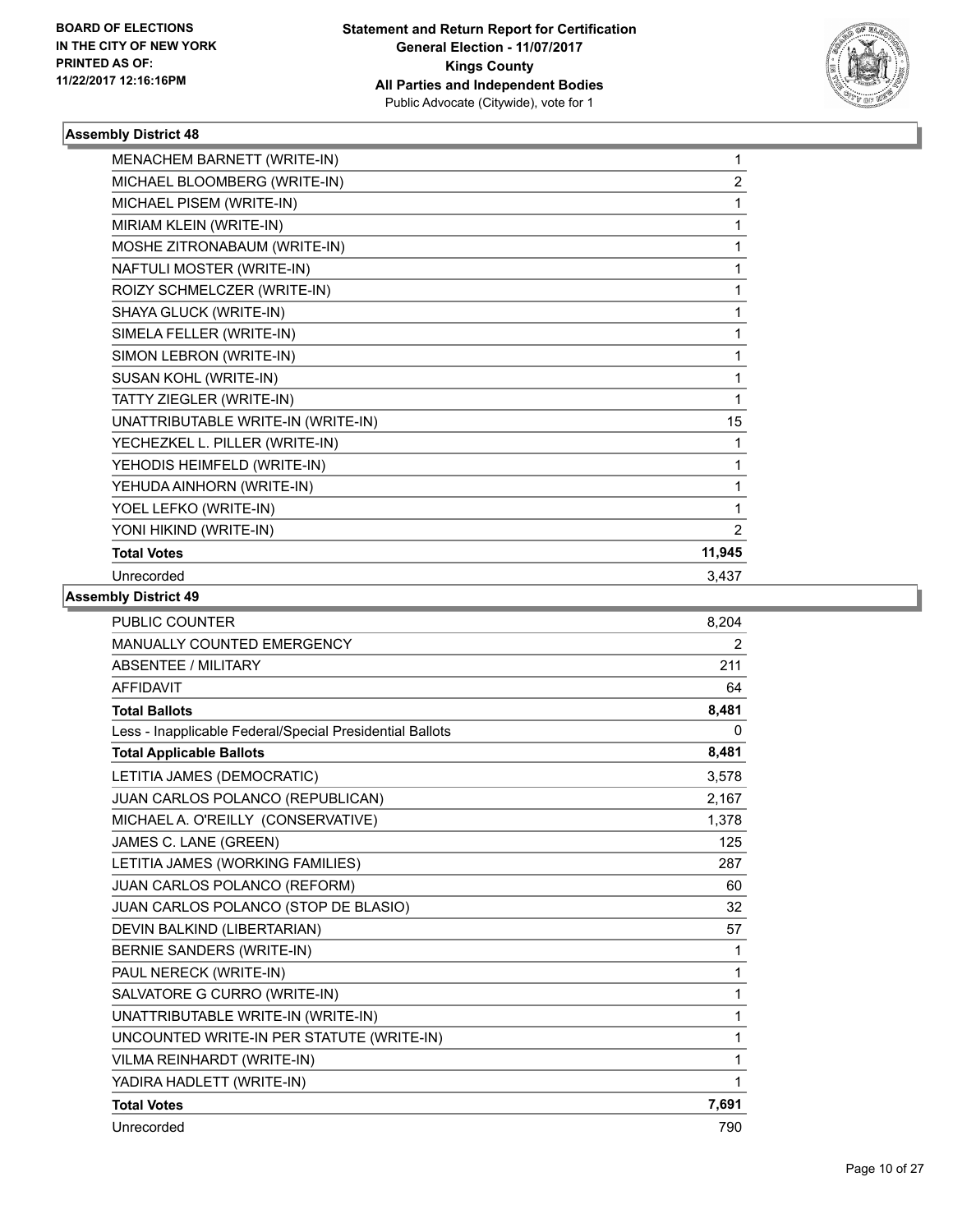

| <b>PUBLIC COUNTER</b>                                    | 14,413 |
|----------------------------------------------------------|--------|
| <b>MANUALLY COUNTED EMERGENCY</b>                        | 1      |
| ABSENTEE / MILITARY                                      | 159    |
| <b>AFFIDAVIT</b>                                         | 247    |
| <b>Total Ballots</b>                                     | 14,820 |
| Less - Inapplicable Federal/Special Presidential Ballots | 0      |
| <b>Total Applicable Ballots</b>                          | 14,820 |
| LETITIA JAMES (DEMOCRATIC)                               | 9,899  |
| JUAN CARLOS POLANCO (REPUBLICAN)                         | 1,186  |
| MICHAEL A. O'REILLY (CONSERVATIVE)                       | 583    |
| JAMES C. LANE (GREEN)                                    | 488    |
| LETITIA JAMES (WORKING FAMILIES)                         | 1,628  |
| JUAN CARLOS POLANCO (REFORM)                             | 84     |
| JUAN CARLOS POLANCO (STOP DE BLASIO)                     | 49     |
| DEVIN BALKIND (LIBERTARIAN)                              | 123    |
| BENJAMIN JOSEPH SCHNEIDER (WRITE-IN)                     | 1      |
| CAROYLN QUINN (WRITE-IN)                                 | 1      |
| CHRISTINE QUINN (WRITE-IN)                               | 1      |
| CORNELIUS BYRD (WRITE-IN)                                | 1      |
| DANIEL SIMON (WRITE-IN)                                  | 1      |
| DR.EVAN COHEN DMD (WRITE-IN)                             | 1      |
| <b>JABARI BRISPORT (WRITE-IN)</b>                        | 1      |
| JOEL GROSS (WRITE-IN)                                    | 1      |
| KURT HOKE (WRITE-IN)                                     | 1      |
| MITCHELL DEOUDES (WRITE-IN)                              | 1      |
| MOSHE NEIDERMAN (WRITE-IN)                               | 1      |
| UNATTRIBUTABLE WRITE-IN (WRITE-IN)                       | 7      |
| <b>Total Votes</b>                                       | 14,058 |
| Unrecorded                                               | 762    |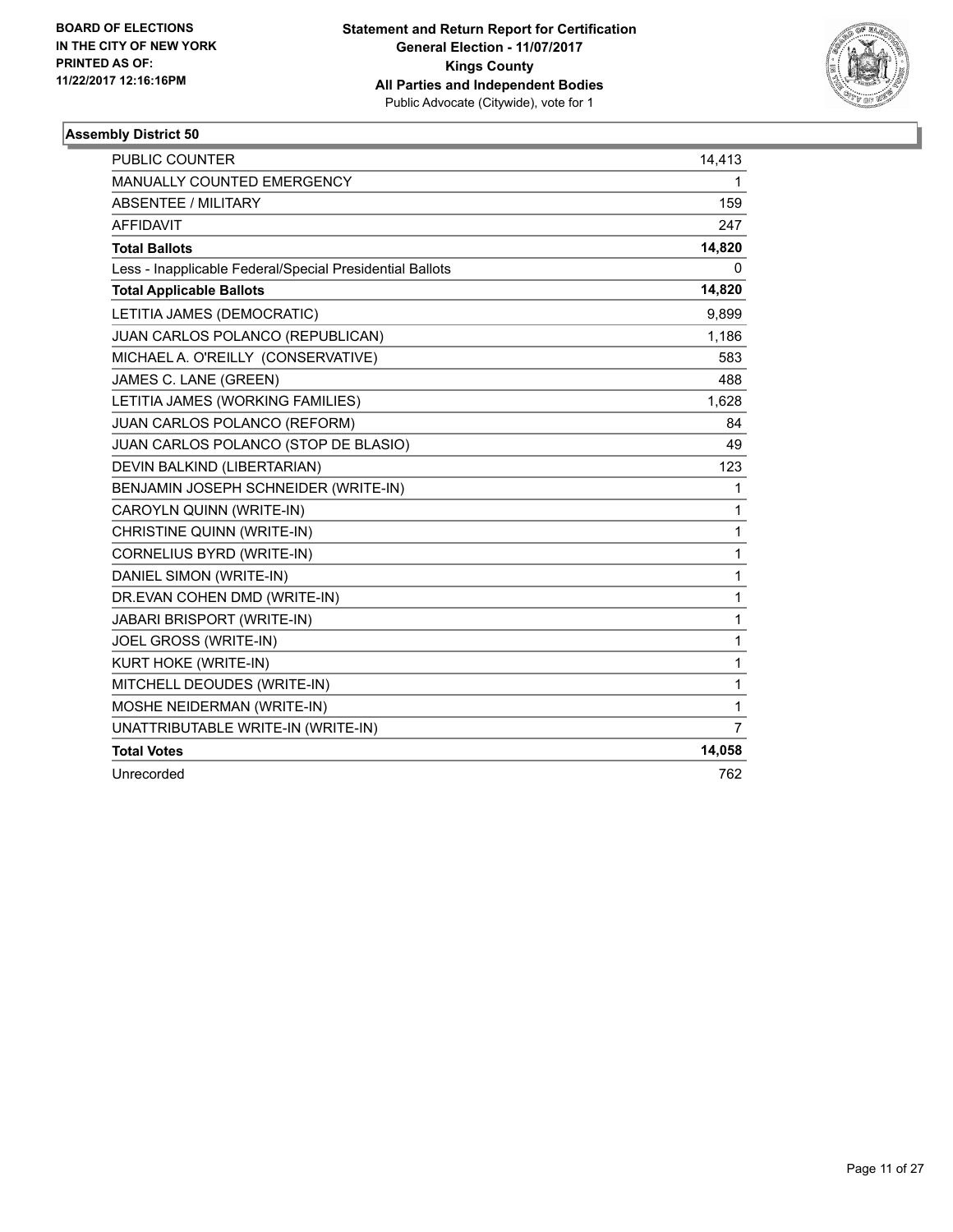

| PUBLIC COUNTER                                           | 12,517 |
|----------------------------------------------------------|--------|
| MANUALLY COUNTED EMERGENCY                               | 58     |
| <b>ABSENTEE / MILITARY</b>                               | 172    |
| <b>AFFIDAVIT</b>                                         | 142    |
| <b>Total Ballots</b>                                     | 12,889 |
| Less - Inapplicable Federal/Special Presidential Ballots | 0      |
| <b>Total Applicable Ballots</b>                          | 12,889 |
| LETITIA JAMES (DEMOCRATIC)                               | 8,045  |
| JUAN CARLOS POLANCO (REPUBLICAN)                         | 1,506  |
| MICHAEL A. O'REILLY (CONSERVATIVE)                       | 643    |
| JAMES C. LANE (GREEN)                                    | 328    |
| LETITIA JAMES (WORKING FAMILIES)                         | 1,305  |
| JUAN CARLOS POLANCO (REFORM)                             | 117    |
| JUAN CARLOS POLANCO (STOP DE BLASIO)                     | 42     |
| DEVIN BALKIND (LIBERTARIAN)                              | 68     |
| AESENIA REILLY COLLINS (WRITE-IN)                        | 1      |
| ARIEL JANKELWITZ (WRITE-IN)                              | 1      |
| <b>BROCHA POLL (WRITE-IN)</b>                            | 1      |
| CHOIRE SISCHA (WRITE-IN)                                 | 1      |
| DAVID EISENBACH (WRITE-IN)                               | 1      |
| <b>GEDALYA FOGEL (WRITE-IN)</b>                          | 1      |
| <b>GERARD COLLINS (WRITE-IN)</b>                         | 1      |
| JAMES MCALLEN (WRITE-IN)                                 | 1      |
| UNATTRIBUTABLE WRITE-IN (WRITE-IN)                       | 6      |
| WARDEN KHALIL (WRITE-IN)                                 | 1      |
| <b>Total Votes</b>                                       | 12,069 |
| Unrecorded                                               | 820    |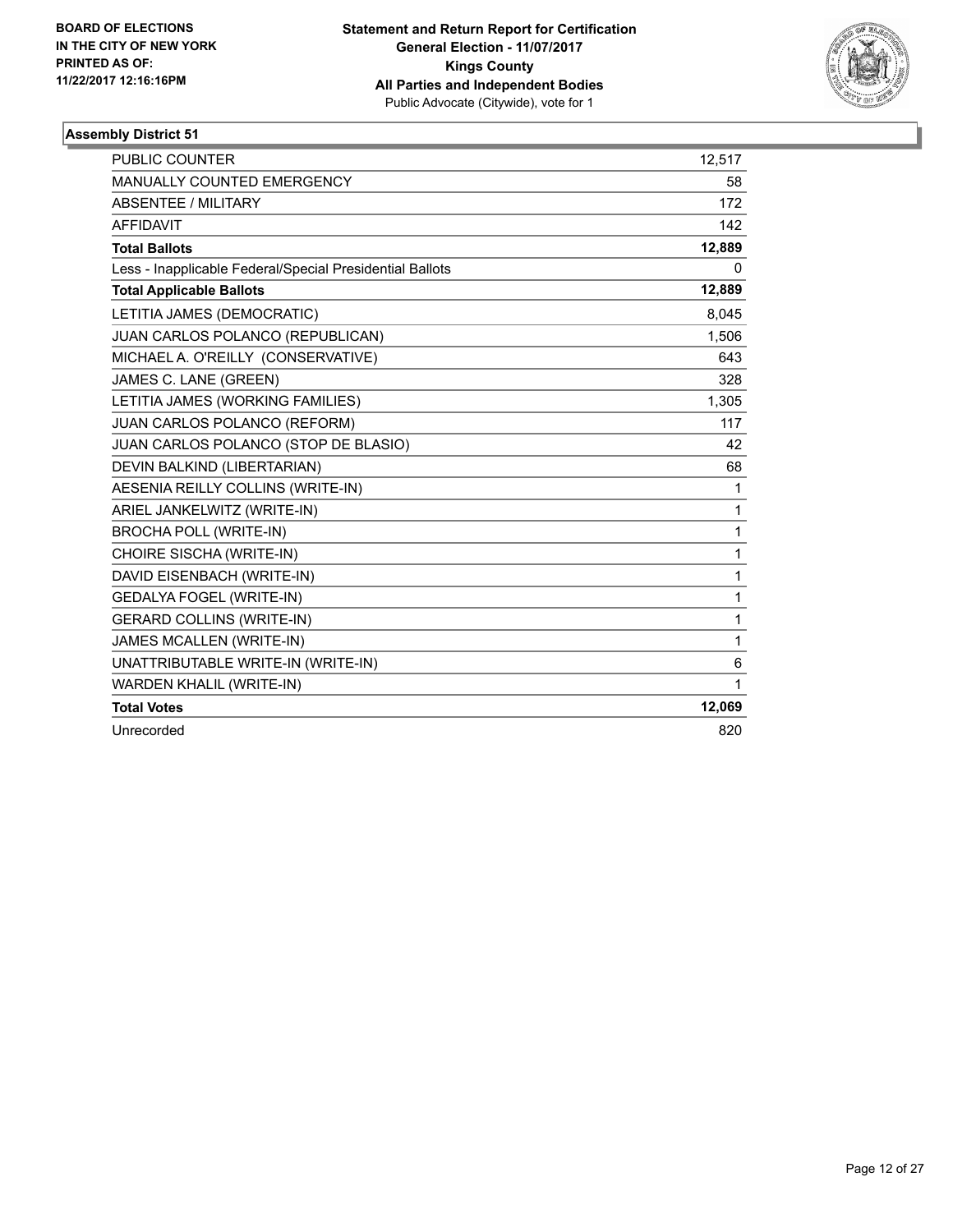

| <b>PUBLIC COUNTER</b>                                    | 31,130 |
|----------------------------------------------------------|--------|
| MANUALLY COUNTED EMERGENCY                               | 5      |
| <b>ABSENTEE / MILITARY</b>                               | 577    |
| AFFIDAVIT                                                | 398    |
| <b>Total Ballots</b>                                     | 32,110 |
| Less - Inapplicable Federal/Special Presidential Ballots | 0      |
| <b>Total Applicable Ballots</b>                          | 32,110 |
| LETITIA JAMES (DEMOCRATIC)                               | 22,426 |
| JUAN CARLOS POLANCO (REPUBLICAN)                         | 1,860  |
| MICHAEL A. O'REILLY (CONSERVATIVE)                       | 811    |
| JAMES C. LANE (GREEN)                                    | 956    |
| LETITIA JAMES (WORKING FAMILIES)                         | 4,601  |
| JUAN CARLOS POLANCO (REFORM)                             | 169    |
| JUAN CARLOS POLANCO (STOP DE BLASIO)                     | 91     |
| DEVIN BALKIND (LIBERTARIAN)                              | 269    |
| ANDREW TILEM (WRITE-IN)                                  | 1      |
| ANNE SWERN (WRITE-IN)                                    | 1      |
| BENEDICT COSGROVE (WRITE-IN)                             | 1      |
| CATHERINE CHRISTIAN (WRITE-IN)                           | 1      |
| DANIEL DOUGLAS RICCIARD (WRITE-IN)                       | 1      |
| DANIEL SQUADRON (WRITE-IN)                               | 1      |
| DAVID EISENBACH (WRITE-IN)                               | 4      |
| DOUGLAS CUNDUM (WRITE-IN)                                | 1      |
| DREW AKASON (WRITE-IN)                                   | 1      |
| ELIZABETH DAVIS (WRITE-IN)                               | 1      |
| GENE RUSSIAN, FF (WRITE-IN)                              | 1      |
| <b>GEORGE SHEA (WRITE-IN)</b>                            | 1      |
| <b>GLORIA STEIMEN (WRITE-IN)</b>                         | 1      |
| HANNAH ALEXANDER (WRITE-IN)                              | 1      |
| HARVEY EPSTEIN (WRITE-IN)                                | 1      |
| IAN BAKERMAN (WRITE-IN)                                  | 3      |
| <b>ISAC DAUGHTY (WRITE-IN)</b>                           | 1      |
| JASON SHELLY (WRITE-IN)                                  | 1      |
| JENNIFER FARRELLY (WRITE-IN)                             | 1      |
| JOSH BERNSTEIN (WRITE-IN)                                | 1      |
| JOSHUA LEVIN (WRITE-IN)                                  | 1      |
| JOSHUA LIBLING (WRITE-IN)                                | 1      |
| KATHLEEN A.BYRNE (WRITE-IN)                              | 1      |
| KIM MAIER (WRITE-IN)                                     | 2      |
| MANDY MUSE (WRITE-IN)                                    | 1      |
| MARK GREEN (WRITE-IN)                                    | 1      |
| MARTIN LAFALCE (WRITE-IN)                                | 1      |
| MAY KYL (WRITE-IN)                                       | 1      |
| MICHAEL HERMAN (WRITE-IN)                                | 1      |
| PAUL DEMILIA (WRITE-IN)                                  | 1      |
| PETE ROSENBAUM (WRITE-IN)                                | 1      |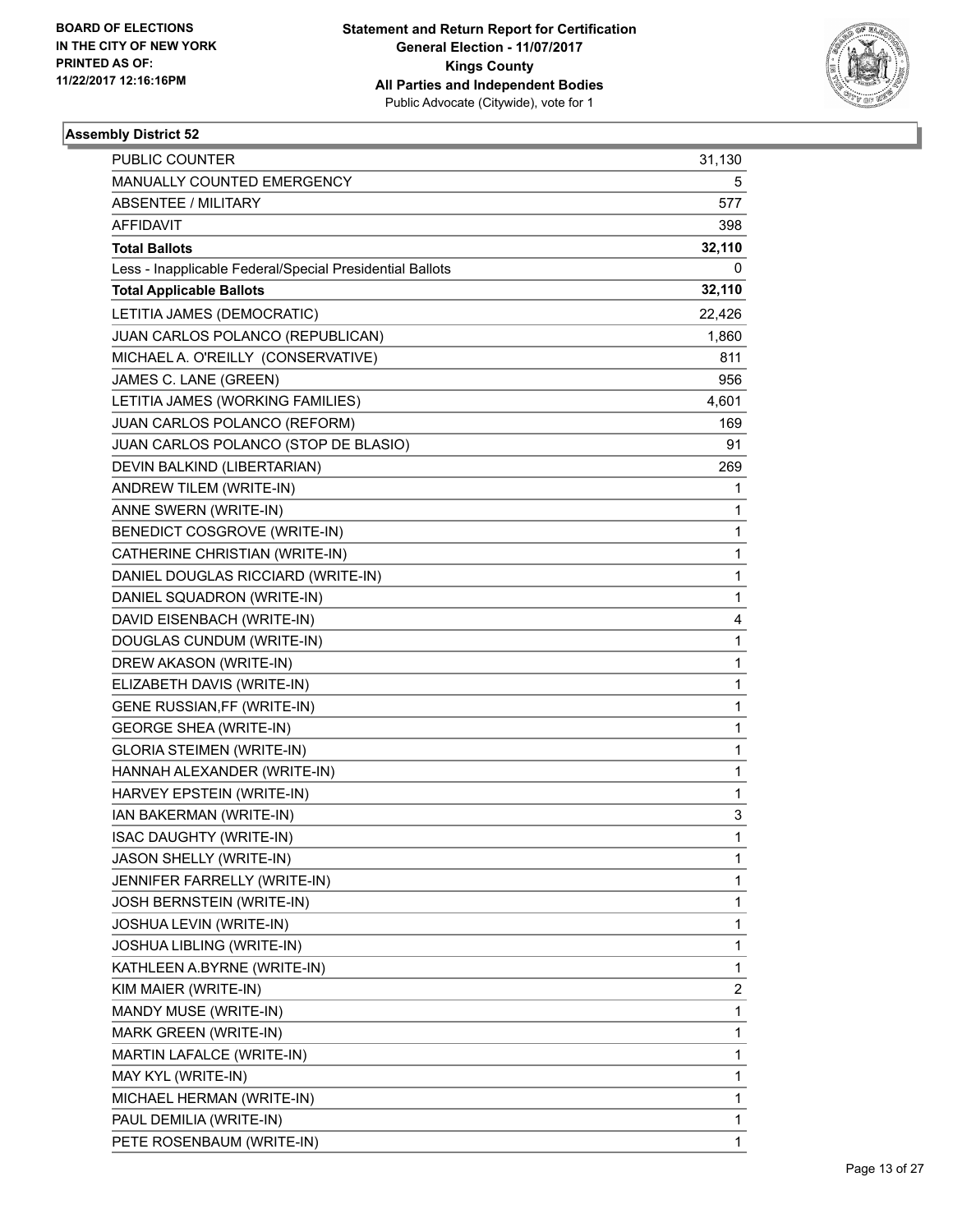

| PREET BHARARA (WRITE-IN)           |        |
|------------------------------------|--------|
| RENAE JARUSINSKY (WRITE-IN)        |        |
| RICHARD BAKER (WRITE-IN)           |        |
| SHARI HYMAN (WRITE-IN)             |        |
| STEVE WOZNIAK (WRITE-IN)           |        |
| TASCHA VAN AUKEN (WRITE-IN)        |        |
| TIM ROBERTS (WRITE-IN)             |        |
| TUCKER REED (WRITE-IN)             | 2      |
| UNATTRIBUTABLE WRITE-IN (WRITE-IN) | 6      |
| <b>Total Votes</b>                 | 31,235 |
| Unrecorded                         | 875    |

| PUBLIC COUNTER                                           | 13,908   |
|----------------------------------------------------------|----------|
| MANUALLY COUNTED EMERGENCY                               | 11       |
| <b>ABSENTEE / MILITARY</b>                               | 114      |
| <b>AFFIDAVIT</b>                                         | 212      |
| <b>Total Ballots</b>                                     | 14,245   |
| Less - Inapplicable Federal/Special Presidential Ballots | $\Omega$ |
| <b>Total Applicable Ballots</b>                          | 14,245   |
| LETITIA JAMES (DEMOCRATIC)                               | 10,166   |
| JUAN CARLOS POLANCO (REPUBLICAN)                         | 1,021    |
| MICHAEL A. O'REILLY (CONSERVATIVE)                       | 217      |
| JAMES C. LANE (GREEN)                                    | 378      |
| LETITIA JAMES (WORKING FAMILIES)                         | 1,260    |
| JUAN CARLOS POLANCO (REFORM)                             | 92       |
| JUAN CARLOS POLANCO (STOP DE BLASIO)                     | 40       |
| DEVIN BALKIND (LIBERTARIAN)                              | 102      |
| ELANA RIORDAN (WRITE-IN)                                 | 1        |
| FRANCESCA CUTRONE (WRITE-IN)                             | 1        |
| JANDS DEV MORTON (WRITE-IN)                              | 1        |
| LAURA PODOLNICK (WRITE-IN)                               | 1        |
| NICK HANAUER (WRITE-IN)                                  | 1        |
| RAIZY DASKALOWITZ (WRITE-IN)                             | 1        |
| UNATTRIBUTABLE WRITE-IN (WRITE-IN)                       | 3        |
| <b>Total Votes</b>                                       | 13,285   |
| Unrecorded                                               | 960      |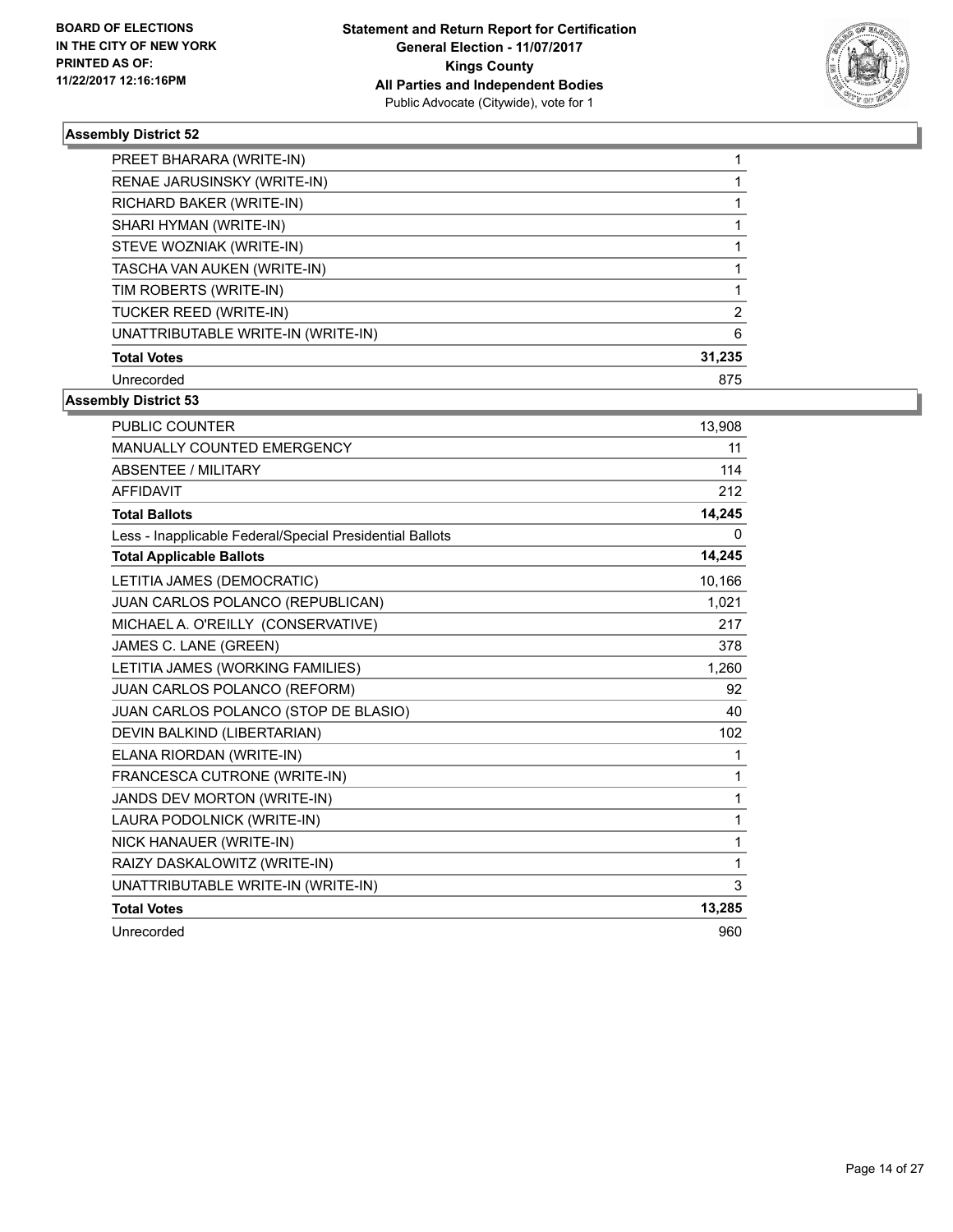

| <b>PUBLIC COUNTER</b>                                    | 10,537 |
|----------------------------------------------------------|--------|
| <b>MANUALLY COUNTED EMERGENCY</b>                        | 0      |
| <b>ABSENTEE / MILITARY</b>                               | 113    |
| <b>AFFIDAVIT</b>                                         | 162    |
| <b>Total Ballots</b>                                     | 10,812 |
| Less - Inapplicable Federal/Special Presidential Ballots | 0      |
| <b>Total Applicable Ballots</b>                          | 10,812 |
| LETITIA JAMES (DEMOCRATIC)                               | 8,660  |
| JUAN CARLOS POLANCO (REPUBLICAN)                         | 663    |
| MICHAEL A. O'REILLY (CONSERVATIVE)                       | 146    |
| JAMES C. LANE (GREEN)                                    | 170    |
| LETITIA JAMES (WORKING FAMILIES)                         | 544    |
| JUAN CARLOS POLANCO (REFORM)                             | 74     |
| JUAN CARLOS POLANCO (STOP DE BLASIO)                     | 28     |
| DEVIN BALKIND (LIBERTARIAN)                              | 29     |
| ERIC ADAMS (WRITE-IN)                                    | 1      |
| MARC FLIEDNER (WRITE-IN)                                 | 1      |
| UNATTRIBUTABLE WRITE-IN (WRITE-IN)                       | 1      |
| <b>Total Votes</b>                                       | 10,317 |
| Unrecorded                                               | 495    |

| <b>PUBLIC COUNTER</b>                                    | 14.377 |
|----------------------------------------------------------|--------|
| <b>MANUALLY COUNTED EMERGENCY</b>                        | 6      |
| <b>ABSENTEE / MILITARY</b>                               | 233    |
| <b>AFFIDAVIT</b>                                         | 257    |
| <b>Total Ballots</b>                                     | 14,873 |
| Less - Inapplicable Federal/Special Presidential Ballots | 0      |
| <b>Total Applicable Ballots</b>                          | 14,873 |
| LETITIA JAMES (DEMOCRATIC)                               | 13,291 |
| JUAN CARLOS POLANCO (REPUBLICAN)                         | 330    |
| MICHAEL A. O'REILLY (CONSERVATIVE)                       | 103    |
| JAMES C. LANE (GREEN)                                    | 133    |
| LETITIA JAMES (WORKING FAMILIES)                         | 533    |
| JUAN CARLOS POLANCO (REFORM)                             | 36     |
| JUAN CARLOS POLANCO (STOP DE BLASIO)                     | 12     |
| DEVIN BALKIND (LIBERTARIAN)                              | 17     |
| DANIEL SQUADRON (WRITE-IN)                               | 1      |
| DARLENE MEALY (WRITE-IN)                                 | 1      |
| DAVID DANUITZ (WRITE-IN)                                 | 1      |
| MICHAEL BLOOMBERG (WRITE-IN)                             | 1      |
| UNATTRIBUTABLE WRITE-IN (WRITE-IN)                       | 5      |
| UNCOUNTED WRITE-IN PER STATUTE (WRITE-IN)                | 1      |
| <b>Total Votes</b>                                       | 14,465 |
| Unrecorded                                               | 408    |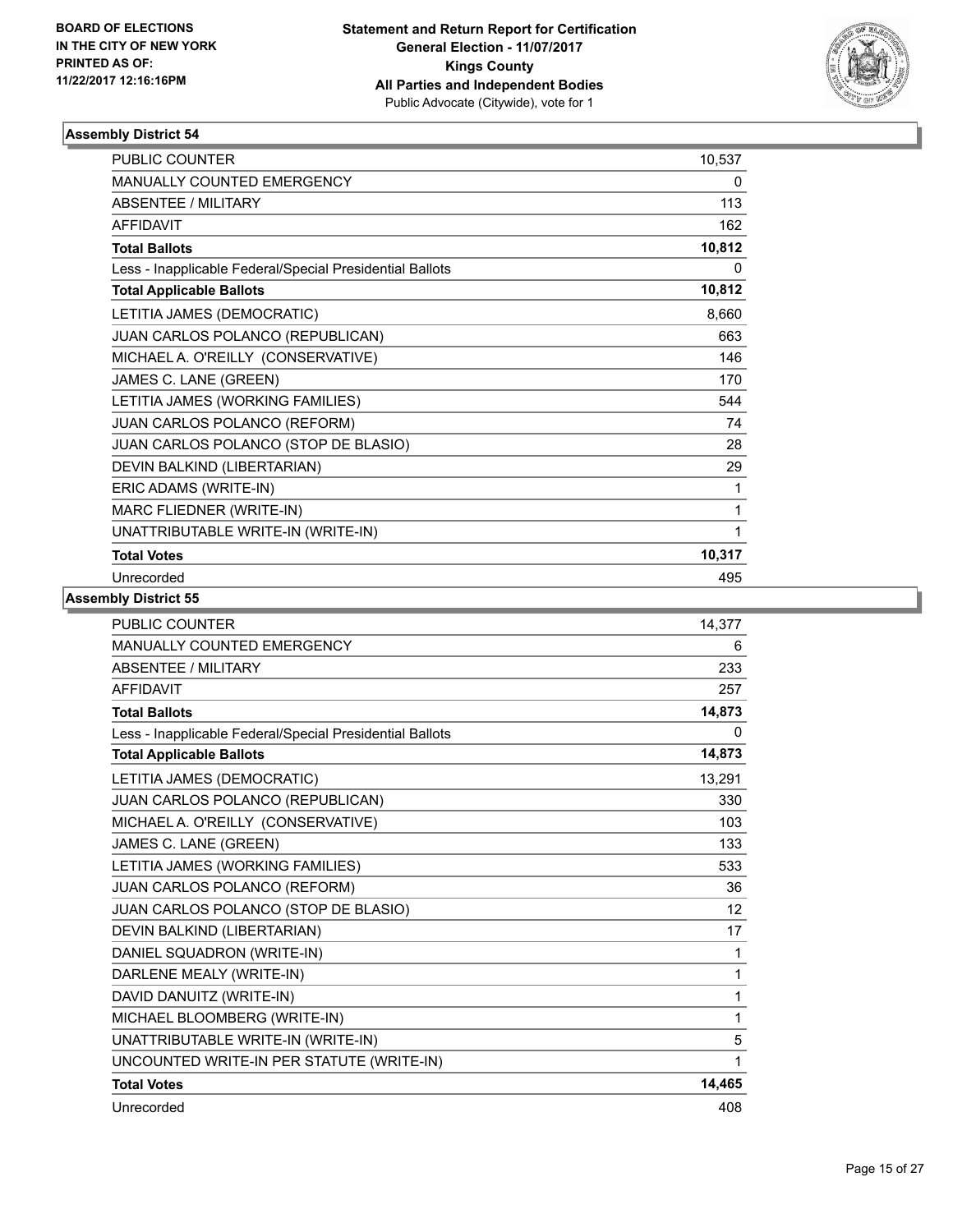

| <b>PUBLIC COUNTER</b>                                    | 18,984       |
|----------------------------------------------------------|--------------|
| <b>MANUALLY COUNTED EMERGENCY</b>                        | 6            |
| ABSENTEE / MILITARY                                      | 323          |
| <b>AFFIDAVIT</b>                                         | 332          |
| <b>Total Ballots</b>                                     | 19,645       |
| Less - Inapplicable Federal/Special Presidential Ballots | 0            |
| <b>Total Applicable Ballots</b>                          | 19,645       |
| LETITIA JAMES (DEMOCRATIC)                               | 16,903       |
| JUAN CARLOS POLANCO (REPUBLICAN)                         | 335          |
| MICHAEL A. O'REILLY (CONSERVATIVE)                       | 94           |
| JAMES C. LANE (GREEN)                                    | 336          |
| LETITIA JAMES (WORKING FAMILIES)                         | 1,420        |
| JUAN CARLOS POLANCO (REFORM)                             | 52           |
| JUAN CARLOS POLANCO (STOP DE BLASIO)                     | 15           |
| DEVIN BALKIND (LIBERTARIAN)                              | 60           |
| CEA WEAVER (WRITE-IN)                                    | 1            |
| DAVID H. A. GRANT (WRITE-IN)                             | 1            |
| DUNCAN GRANT (WRITE-IN)                                  | 1            |
| FRANKLIN ADAMS (WRITE-IN)                                | 1            |
| <b>GALE BREWER (WRITE-IN)</b>                            | $\mathbf{1}$ |
| JABARI BRISPORT (WRITE-IN)                               | 1            |
| LUCAS D'ELABTE (WRITE-IN)                                | 1            |
| MICHAEL A. GRAY (WRITE-IN)                               | 1            |
| NADJWA NORTON (WRITE-IN)                                 | 1            |
| PREET BHARARA (WRITE-IN)                                 | 1            |
| STEPHEN LURIE (WRITE-IN)                                 | 1            |
| UNATTRIBUTABLE WRITE-IN (WRITE-IN)                       | 2            |
| UNCOUNTED WRITE-IN PER STATUTE (WRITE-IN)                | 1            |
| <b>Total Votes</b>                                       | 19,229       |
| Unrecorded                                               | 416          |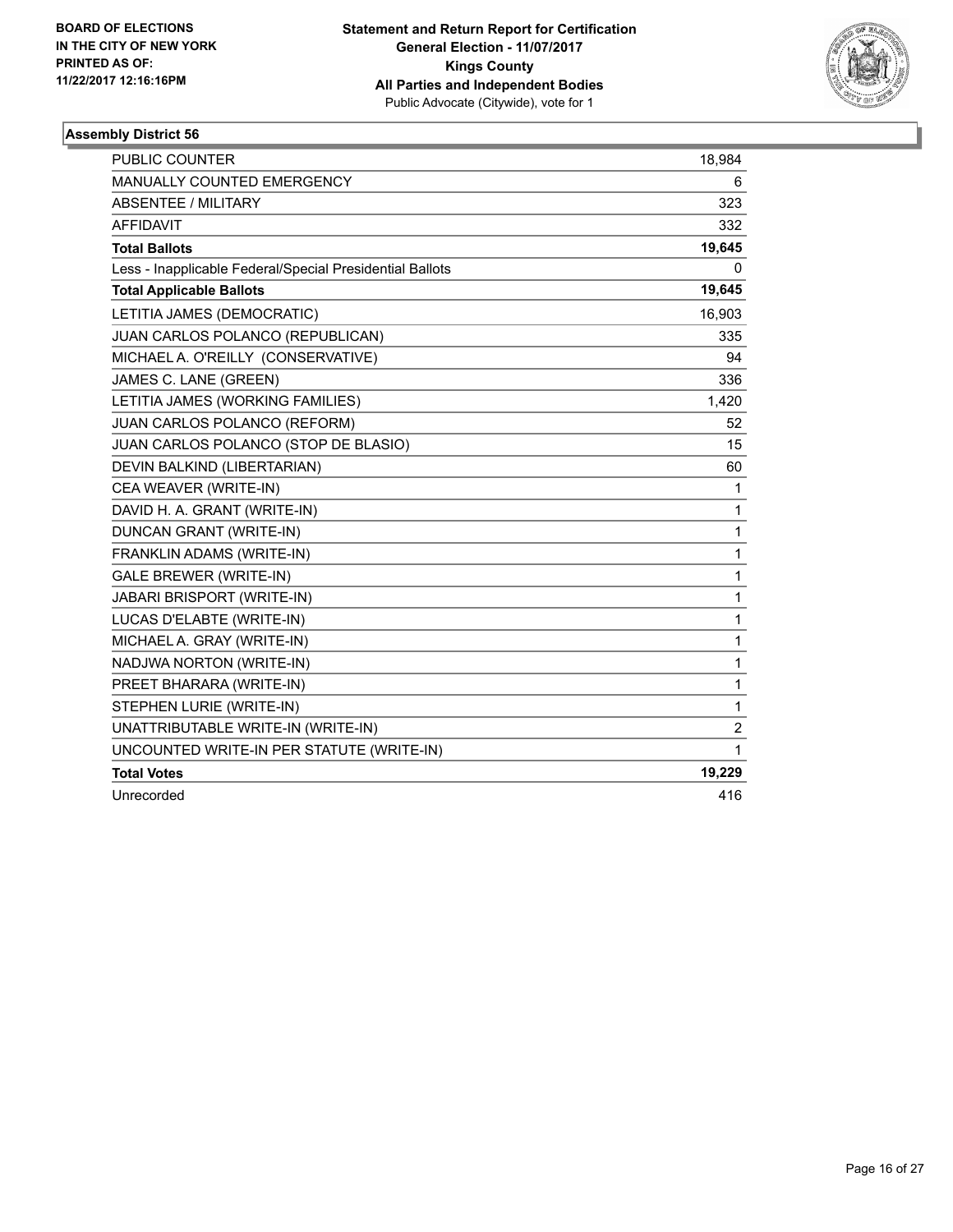

| <b>PUBLIC COUNTER</b>                                    | 27,704         |
|----------------------------------------------------------|----------------|
| <b>MANUALLY COUNTED EMERGENCY</b>                        | 0              |
| <b>ABSENTEE / MILITARY</b>                               | 514            |
| <b>AFFIDAVIT</b>                                         | 433            |
| <b>Total Ballots</b>                                     | 28,651         |
| Less - Inapplicable Federal/Special Presidential Ballots | 0              |
| <b>Total Applicable Ballots</b>                          | 28,651         |
| LETITIA JAMES (DEMOCRATIC)                               | 22,863         |
| JUAN CARLOS POLANCO (REPUBLICAN)                         | 489            |
| MICHAEL A. O'REILLY (CONSERVATIVE)                       | 176            |
| JAMES C. LANE (GREEN)                                    | 887            |
| LETITIA JAMES (WORKING FAMILIES)                         | 3,451          |
| <b>JUAN CARLOS POLANCO (REFORM)</b>                      | 58             |
| JUAN CARLOS POLANCO (STOP DE BLASIO)                     | 29             |
| DEVIN BALKIND (LIBERTARIAN)                              | 128            |
| AMA DWIMAH (WRITE-IN)                                    | 1              |
| AVIV BECHER CAMPE WEISS (WRITE-IN)                       | 1              |
| BERNIE SANDERS (WRITE-IN)                                | 1              |
| CHARLES KHAN (WRITE-IN)                                  | 1              |
| CHRISTINE QUINN (WRITE-IN)                               | 2              |
| ELKA F. KUPCZYK (WRITE-IN)                               | 1              |
| JOE GIRARDI (WRITE-IN)                                   | 1              |
| JOE MANCINE (WRITE-IN)                                   | 1              |
| KHADIJAH MATIA (WRITE-IN)                                | 1              |
| MARC FLIEDNER (WRITE-IN)                                 | 1              |
| MARK GREEN (WRITE-IN)                                    | 1              |
| MARY BROWN (WRITE-IN)                                    | 1              |
| MICHAEL BLOOMBERG (WRITE-IN)                             | 1              |
| RAFAEL FLORES (WRITE-IN)                                 | 1              |
| SETH STRAMOROW (WRITE-IN)                                | 1              |
| STEPHEN LURIE (WRITE-IN)                                 | 1              |
| SUSAN R. TUCKER (WRITE-IN)                               | 1              |
| TRIPP RHODES (WRITE-IN)                                  | 1              |
| UNATTRIBUTABLE WRITE-IN (WRITE-IN)                       | 7              |
| UNCOUNTED WRITE-IN PER STATUTE (WRITE-IN)                | $\overline{2}$ |
| <b>Total Votes</b>                                       | 28,109         |
| Unrecorded                                               | 542            |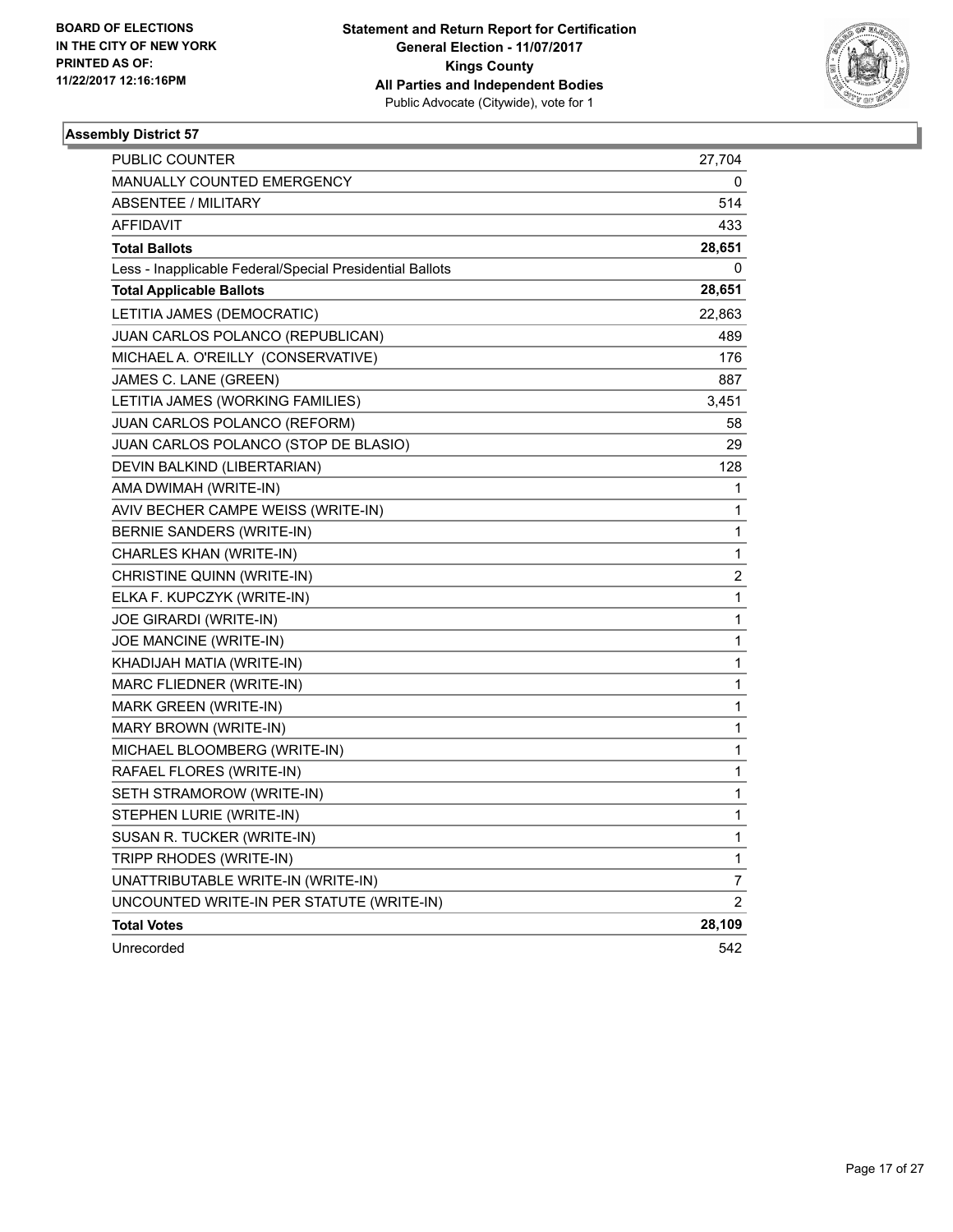

| <b>PUBLIC COUNTER</b>                                    | 18,991 |
|----------------------------------------------------------|--------|
| <b>MANUALLY COUNTED EMERGENCY</b>                        | 0      |
| <b>ABSENTEE / MILITARY</b>                               | 373    |
| <b>AFFIDAVIT</b>                                         | 143    |
| <b>Total Ballots</b>                                     | 19,507 |
| Less - Inapplicable Federal/Special Presidential Ballots | 0      |
| <b>Total Applicable Ballots</b>                          | 19,507 |
| LETITIA JAMES (DEMOCRATIC)                               | 18,015 |
| JUAN CARLOS POLANCO (REPUBLICAN)                         | 321    |
| MICHAEL A. O'REILLY (CONSERVATIVE)                       | 152    |
| JAMES C. LANE (GREEN)                                    | 94     |
| LETITIA JAMES (WORKING FAMILIES)                         | 465    |
| JUAN CARLOS POLANCO (REFORM)                             | 18     |
| JUAN CARLOS POLANCO (STOP DE BLASIO)                     | 6      |
| DEVIN BALKIND (LIBERTARIAN)                              | 19     |
| DWIGHT KENWOOD (WRITE-IN)                                | 1      |
| JUMAANE WILLIAMS (WRITE-IN)                              | 1      |
| SHARLAND DANIELS (WRITE-IN)                              | 1      |
| UNATTRIBUTABLE WRITE-IN (WRITE-IN)                       | 2      |
| <b>Total Votes</b>                                       | 19,095 |
| Unrecorded                                               | 412    |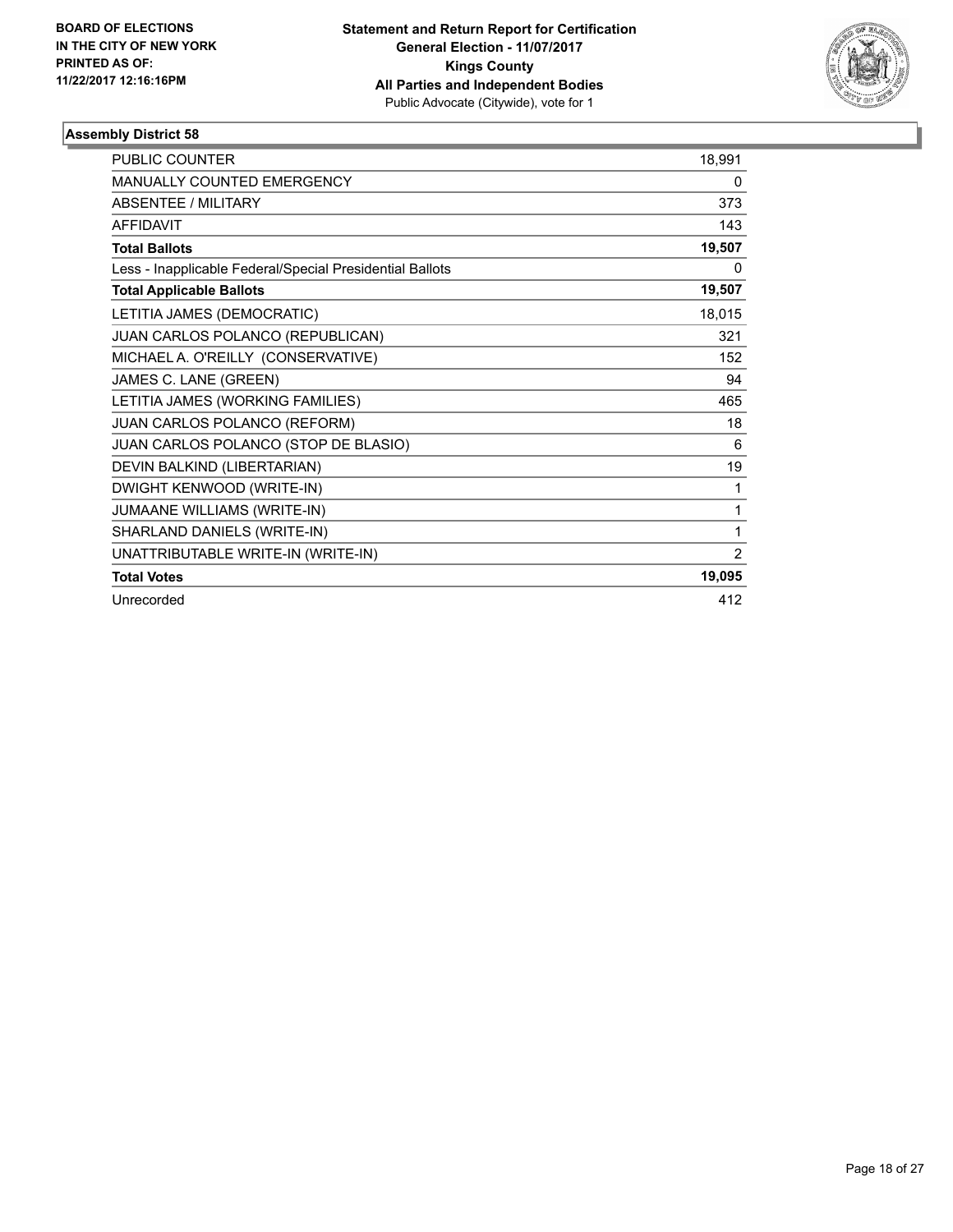

| PUBLIC COUNTER                                           | 21,088 |
|----------------------------------------------------------|--------|
| MANUALLY COUNTED EMERGENCY                               | 0      |
| <b>ABSENTEE / MILITARY</b>                               | 315    |
| <b>AFFIDAVIT</b>                                         | 195    |
| <b>Total Ballots</b>                                     | 21,598 |
| Less - Inapplicable Federal/Special Presidential Ballots | 0      |
| <b>Total Applicable Ballots</b>                          | 21,598 |
| LETITIA JAMES (DEMOCRATIC)                               | 14,404 |
| JUAN CARLOS POLANCO (REPUBLICAN)                         | 3,015  |
| MICHAEL A. O'REILLY (CONSERVATIVE)                       | 2,399  |
| JAMES C. LANE (GREEN)                                    | 134    |
| LETITIA JAMES (WORKING FAMILIES)                         | 429    |
| JUAN CARLOS POLANCO (REFORM)                             | 56     |
| JUAN CARLOS POLANCO (STOP DE BLASIO)                     | 45     |
| DEVIN BALKIND (LIBERTARIAN)                              | 57     |
| DAVID EISENBACH (WRITE-IN)                               | 1      |
| JOSEPH GUAMLOARDO (WRITE-IN)                             | 1      |
| KENDALL DELLAGATTA (WRITE-IN)                            | 1      |
| NICHOLAS LAMBERTO (WRITE-IN)                             | 1      |
| PETER CARRAZZO (WRITE-IN)                                | 1      |
| PETER LOMBARDI (WRITE-IN)                                | 1      |
| STEWART B MILSTEIN (WRITE-IN)                            | 1      |
| UNATTRIBUTABLE WRITE-IN (WRITE-IN)                       | 8      |
| <b>Total Votes</b>                                       | 20,554 |
| Unrecorded                                               | 1,044  |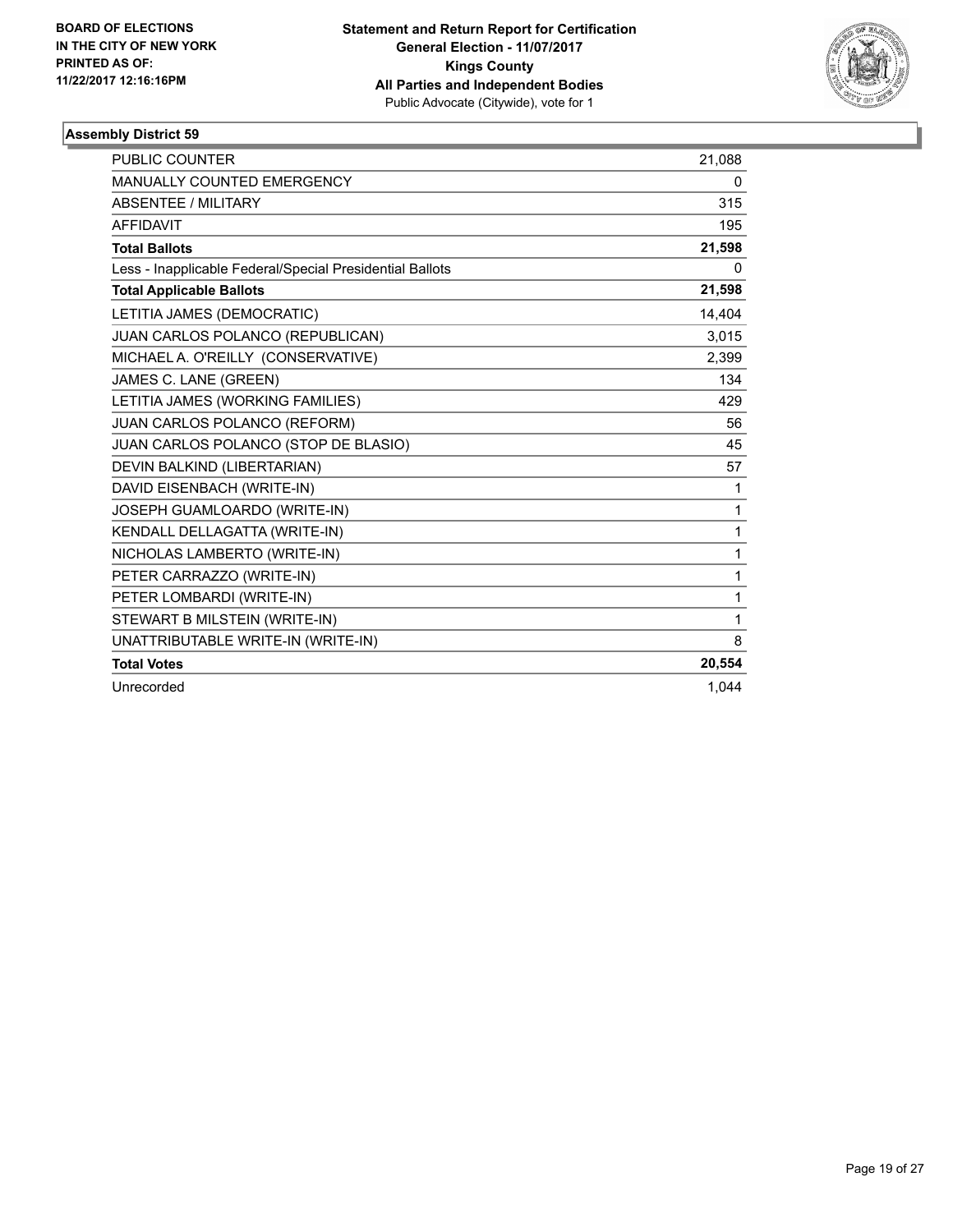

| <b>PUBLIC COUNTER</b>                                    | 16,844         |
|----------------------------------------------------------|----------------|
| MANUALLY COUNTED EMERGENCY                               | 0              |
| <b>ABSENTEE / MILITARY</b>                               | 226            |
| <b>AFFIDAVIT</b>                                         | 193            |
| <b>Total Ballots</b>                                     | 17,263         |
| Less - Inapplicable Federal/Special Presidential Ballots | 0              |
| <b>Total Applicable Ballots</b>                          | 17,263         |
| LETITIA JAMES (DEMOCRATIC)                               | 15,517         |
| JUAN CARLOS POLANCO (REPUBLICAN)                         | 460            |
| MICHAEL A. O'REILLY (CONSERVATIVE)                       | 141            |
| JAMES C. LANE (GREEN)                                    | 100            |
| LETITIA JAMES (WORKING FAMILIES)                         | 438            |
| JUAN CARLOS POLANCO (REFORM)                             | 40             |
| JUAN CARLOS POLANCO (STOP DE BLASIO)                     | 15             |
| DEVIN BALKIND (LIBERTARIAN)                              | 31             |
| CHARLES BARRON (WRITE-IN)                                | $\overline{2}$ |
| KIRK OLIVER (WRITE-IN)                                   | 1              |
| MESADOR AZOR (WRITE-IN)                                  | 1              |
| MICHAEL K. LLOYD (WRITE-IN)                              | 1              |
| ROBERT LEIBOWITZ (WRITE-IN)                              | 1              |
| UNATTRIBUTABLE WRITE-IN (WRITE-IN)                       | 5              |
| UNCOUNTED WRITE-IN PER STATUTE (WRITE-IN)                | 2              |
| <b>Total Votes</b>                                       | 16,755         |
| Unrecorded                                               | 508            |

| PUBLIC COUNTER                                           | 5,936 |
|----------------------------------------------------------|-------|
| MANUALLY COUNTED EMERGENCY                               | 0     |
| <b>ABSENTEE / MILITARY</b>                               | 136   |
| <b>AFFIDAVIT</b>                                         | 55    |
| <b>Total Ballots</b>                                     | 6,127 |
| Less - Inapplicable Federal/Special Presidential Ballots | 0     |
| <b>Total Applicable Ballots</b>                          | 6,127 |
| LETITIA JAMES (DEMOCRATIC)                               | 2,787 |
| JUAN CARLOS POLANCO (REPUBLICAN)                         | 1,392 |
| MICHAEL A. O'REILLY (CONSERVATIVE)                       | 1,032 |
| JAMES C. LANE (GREEN)                                    | 127   |
| LETITIA JAMES (WORKING FAMILIES)                         | 292   |
| JUAN CARLOS POLANCO (REFORM)                             | 53    |
| JUAN CARLOS POLANCO (STOP DE BLASIO)                     | 14    |
| DEVIN BALKIND (LIBERTARIAN)                              | 43    |
| ALAN P. GALLO (WRITE-IN)                                 | 1     |
| DANEL S. CHESS (WRITE-IN)                                | 1     |
| UNATTRIBUTABLE WRITE-IN (WRITE-IN)                       | 2     |
| <b>Total Votes</b>                                       | 5,744 |
| Unrecorded                                               | 383   |
|                                                          |       |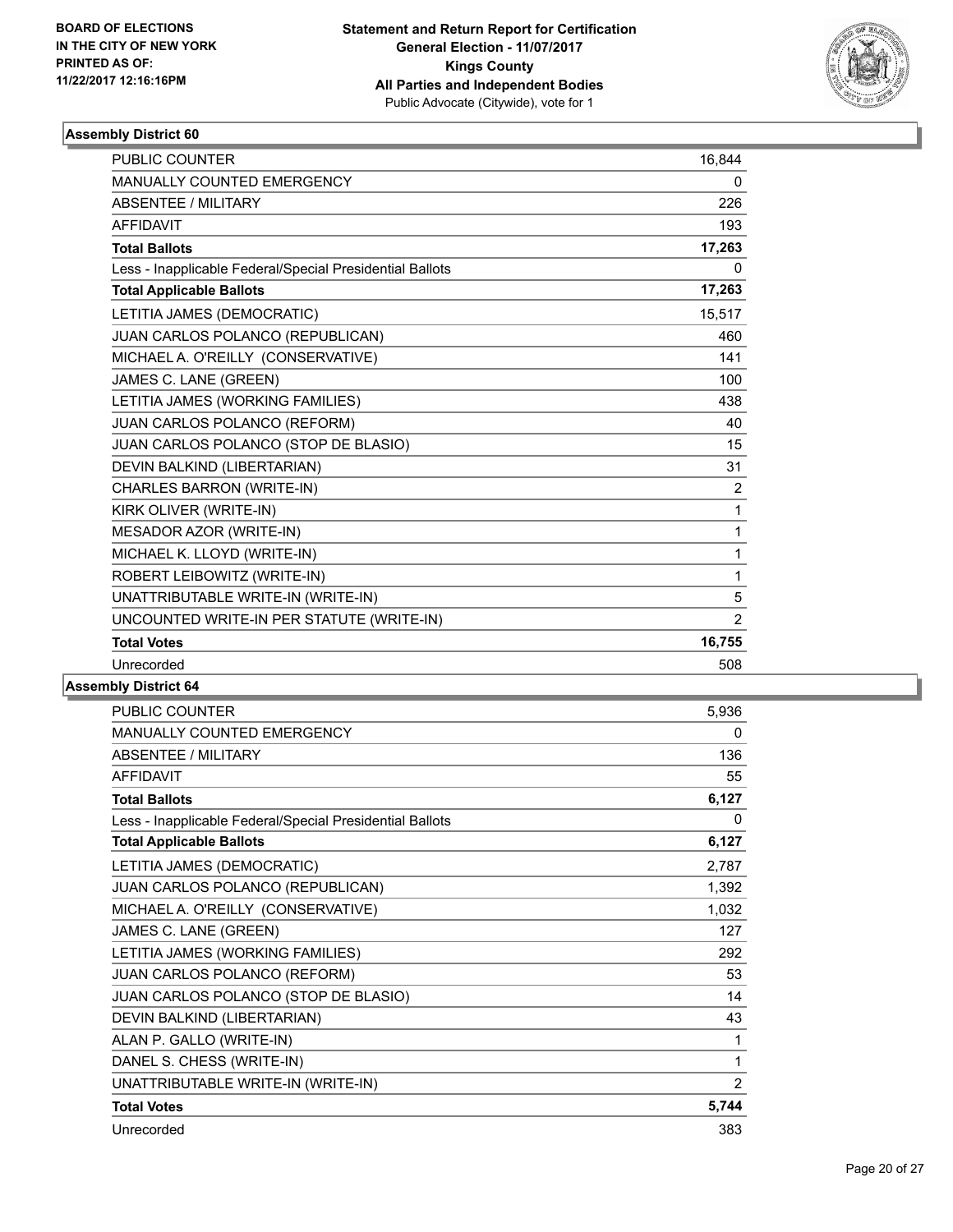

| PUBLIC COUNTER                                           | 347,550      |
|----------------------------------------------------------|--------------|
| MANUALLY COUNTED EMERGENCY                               | 95           |
| ABSENTEE / MILITARY                                      | 6,267        |
| AFFIDAVIT                                                | 4,173        |
| <b>Total Ballots</b>                                     | 358,085      |
| Less - Inapplicable Federal/Special Presidential Ballots | 0            |
| <b>Total Applicable Ballots</b>                          | 358,085      |
| LETITIA JAMES (DEMOCRATIC)                               | 245,488      |
| JUAN CARLOS POLANCO (REPUBLICAN)                         | 36,102       |
| MICHAEL A. O'REILLY (CONSERVATIVE)                       | 20,567       |
| JAMES C. LANE (GREEN)                                    | 6,404        |
| LETITIA JAMES (WORKING FAMILIES)                         | 25,009       |
| JUAN CARLOS POLANCO (REFORM)                             | 1,613        |
| JUAN CARLOS POLANCO (STOP DE BLASIO)                     | 811          |
| DEVIN BALKIND (LIBERTARIAN)                              | 1,978        |
| AARON PETCOFF (WRITE-IN)                                 | 1            |
| AESENIA REILLY COLLINS (WRITE-IN)                        | 1            |
| AKIUA KLEIN (WRITE-IN)                                   | 1            |
| ALAN P. GALLO (WRITE-IN)                                 | 1            |
| ALEX MERCED (WRITE-IN)                                   | 1            |
| ALEX SOMMER (WRITE-IN)                                   | 1            |
| ALICE EDINDORU (WRITE-IN)                                | 1            |
| AMA DWIMAH (WRITE-IN)                                    | 1            |
| ANDREW TILEM (WRITE-IN)                                  | 1            |
| ANNE SWERN (WRITE-IN)                                    | 1            |
| ANTHONY C. MATOS (WRITE-IN)                              | 1            |
| ARI BAUM (WRITE-IN)                                      | 2            |
| ARIEL JANKELWITZ (WRITE-IN)                              | $\mathbf{1}$ |
| ARON ELIAS (WRITE-IN)                                    | 1            |
| AVIV BECHER CAMPE WEISS (WRITE-IN)                       | 1            |
| <b>BARRY FISHMAN (WRITE-IN)</b>                          | 1            |
| <b>BARRY ROSENBERG (WRITE-IN)</b>                        | 5            |
| BENEDICT COSGROVE (WRITE-IN)                             | 1            |
| BENJAMIN JOSEPH SCHNEIDER (WRITE-IN)                     | 1            |
| BEREL ISEL (WRITE-IN)                                    | 1            |
| BERNIE SANDERS (WRITE-IN)                                | 3            |
| <b>BO DIETL (WRITE-IN)</b>                               | 1            |
| <b>BORIS SUCHKOV (WRITE-IN)</b>                          | 1            |
| BRAD T. RAMDEEN (WRITE-IN)                               | 1            |
| <b>BROCHA POLL (WRITE-IN)</b>                            | 1            |
| CAROYLN QUINN (WRITE-IN)                                 | 1            |
| CATHERINE CHRISTIAN (WRITE-IN)                           | 1            |
| CEA WEAVER (WRITE-IN)                                    | 1            |
| CELESTE HORNBACH (WRITE-IN)                              | 1            |
| CHAD BROWN (WRITE-IN)                                    | 1            |
| CHAIM DEUTSCH (WRITE-IN)                                 | 1            |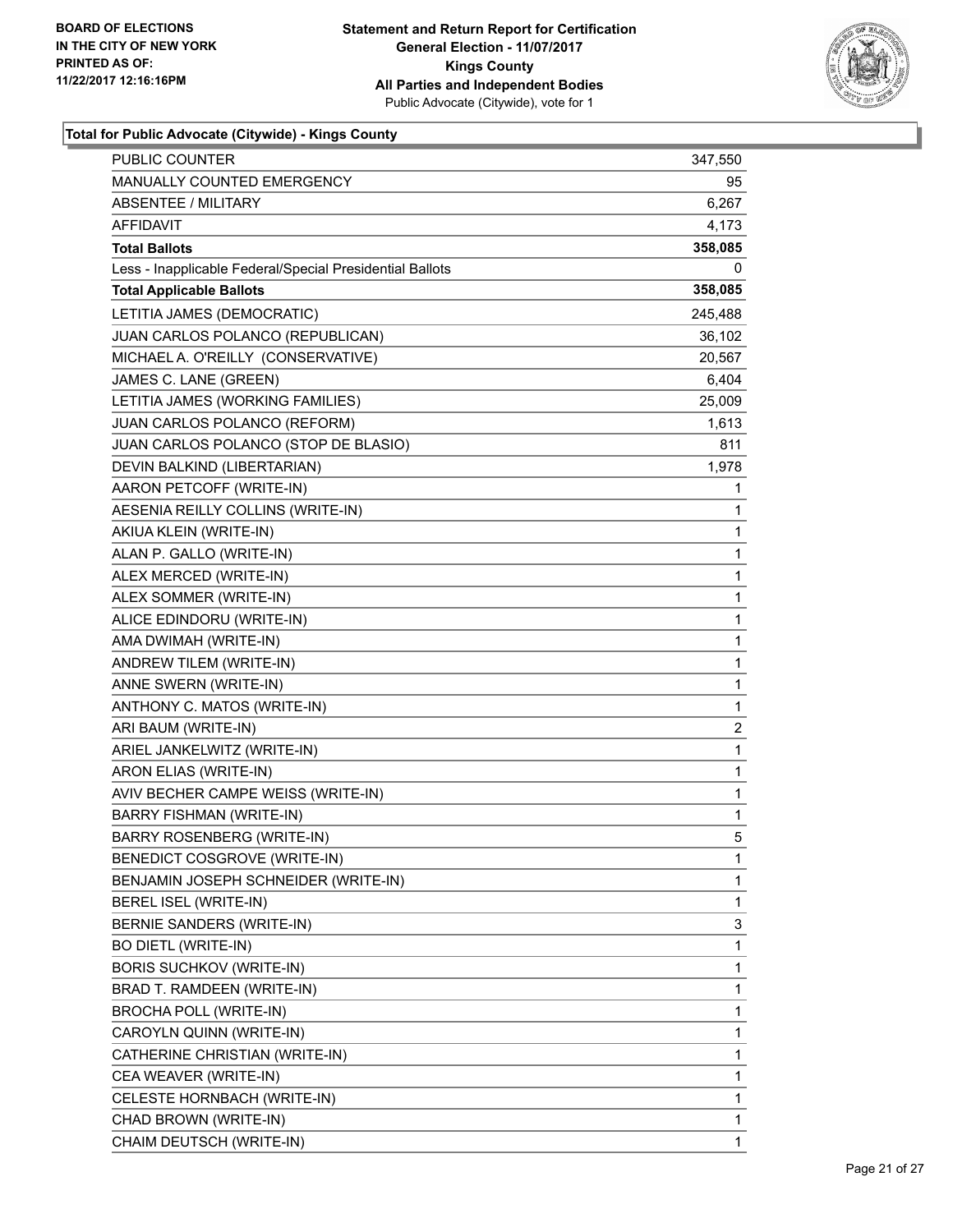

| CHAIM ENGLANDER (WRITE-IN)         | $\mathbf{1}$   |
|------------------------------------|----------------|
| CHAIM LAUFER (WRITE-IN)            | 1              |
| CHAIM MEIR ERPS (WRITE-IN)         | $\mathbf{1}$   |
| CHAIM MOSHE BENDER (WRITE-IN)      | 1              |
| CHAIM SHTEIN (WRITE-IN)            | 1              |
| CHARLES BARRON (WRITE-IN)          | $\overline{2}$ |
| CHARLES KHAN (WRITE-IN)            | 1              |
| CHARLES OAKLEY (WRITE-IN)          | $\mathbf{1}$   |
| CHAVA NEIGER (WRITE-IN)            | $\mathbf{1}$   |
| CHAYABINA CHAIFETZ (WRITE-IN)      | 1              |
| CHOIRE SISCHA (WRITE-IN)           | 1              |
| CHRISTINE QUINN (WRITE-IN)         | 3              |
| CHRISTINE SMITH (WRITE-IN)         | 1              |
| CORNELIUS BYRD (WRITE-IN)          | $\mathbf{1}$   |
| CY VANCE (WRITE-IN)                | $\mathbf{1}$   |
| DANEL S. CHESS (WRITE-IN)          | 1              |
| DANIEL DOUGLAS RICCIARD (WRITE-IN) | 1              |
| DANIEL GAROONICK (WRITE-IN)        | $\mathbf{1}$   |
| DANIEL SIMON (WRITE-IN)            | 1              |
| DANIEL SQUADRON (WRITE-IN)         | $\overline{c}$ |
| DANIEL STOWE (WRITE-IN)            | 1              |
| DARLENE MEALY (WRITE-IN)           | 1              |
| DAVID DANUITZ (WRITE-IN)           | $\mathbf{1}$   |
| DAVID EISENBACH (WRITE-IN)         | 9              |
| DAVID GREENFIELD (WRITE-IN)        | $\mathbf{2}$   |
| DAVID H. A. GRANT (WRITE-IN)       | $\mathbf{1}$   |
| DAVID ZELIKOVITZ (WRITE-IN)        | $\mathbf{1}$   |
| DON LAGRECA (WRITE-IN)             | 1              |
| DONALD J TRUMP (WRITE-IN)          | 2              |
| DOUGLAS CUNDUM (WRITE-IN)          | $\mathbf{1}$   |
| DOV HIKIND (WRITE-IN)              | $\overline{2}$ |
| DOVI GOLDSTEIN (WRITE-IN)          | $\mathbf{1}$   |
| DR.EVAN COHEN DMD (WRITE-IN)       | 1              |
| DREW AKASON (WRITE-IN)             | 1              |
| DUNCAN GRANT (WRITE-IN)            | 1              |
| DWIGHT KENWOOD (WRITE-IN)          | 1              |
| EDDIE BLANCE (WRITE-IN)            | 1              |
| ELANA RIORDAN (WRITE-IN)           | 1              |
| ELIZABETH DAVIS (WRITE-IN)         | 1              |
| ELKA F. KUPCZYK (WRITE-IN)         | 1              |
| ELLIOT STEINMETZ (WRITE-IN)        | 1              |
| ERIC ADAMS (WRITE-IN)              | 1              |
| ERIC HOLDER (WRITE-IN)             | 1              |
| ERIC LEB (WRITE-IN)                | 1              |
| ERICA RAZOOK (WRITE-IN)            | $\mathbf{1}$   |
| ERIN BROCUCVICH (WRITE-IN)         | 1              |
|                                    |                |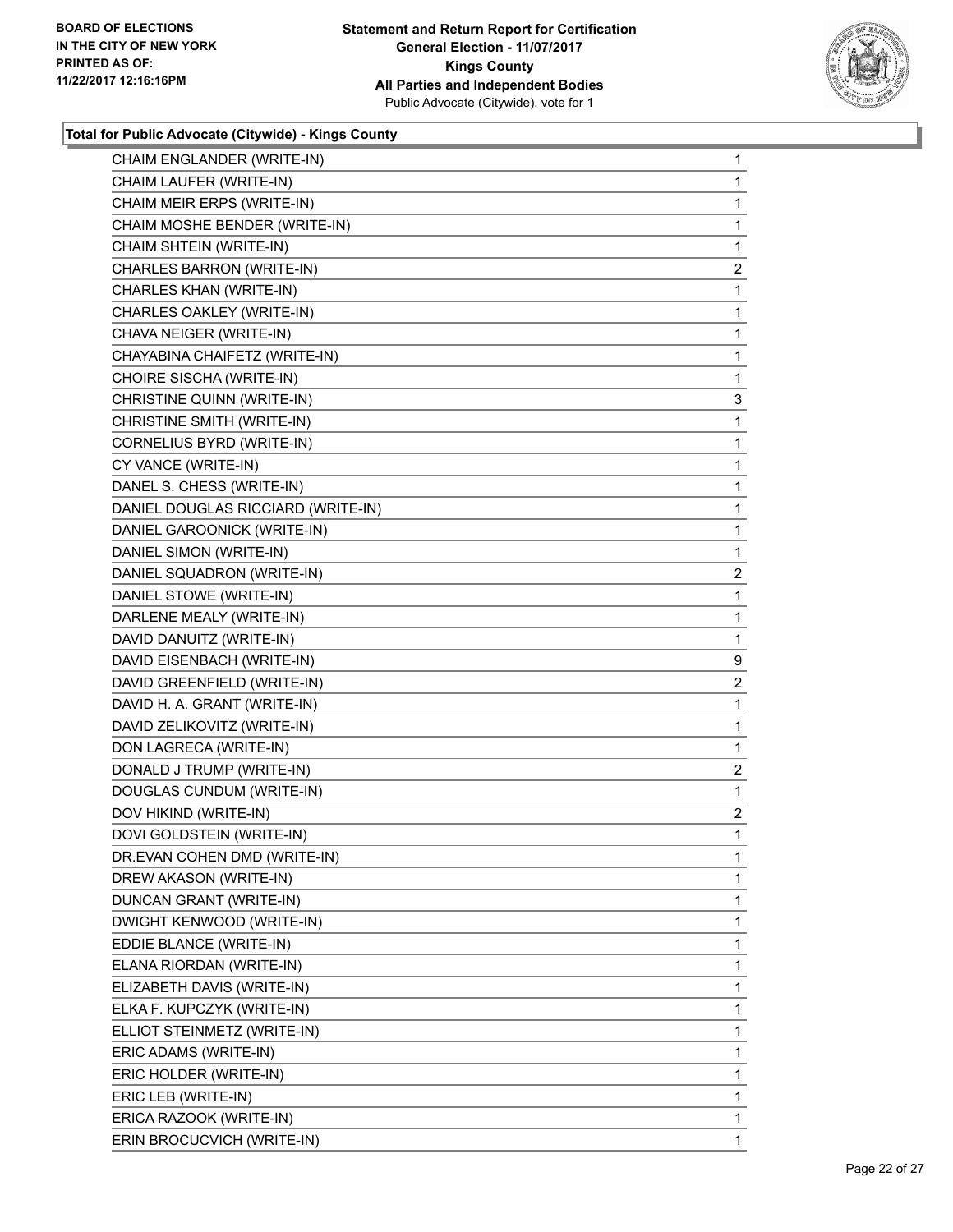

| EZRA S. SHAIN (WRITE-IN)           | 1              |
|------------------------------------|----------------|
| FAYGA MOLLY GOTIEL (WRITE-IN)      | 1              |
| FIORELLO LAGUARDIA (WRITE-IN)      | 1              |
| FRANCESCA CUTRONE (WRITE-IN)       | 1              |
| FRANKIN C MAZCUS (WRITE-IN)        | 1              |
| FRANKLIN ADAMS (WRITE-IN)          | $\mathbf{1}$   |
| <b>GALE BREWER (WRITE-IN)</b>      | 1              |
| <b>GEDALYA FOGEL (WRITE-IN)</b>    | 1              |
| <b>GENE RUSSIAN, FF (WRITE-IN)</b> | 1              |
| <b>GEORGE KOTTAS (WRITE-IN)</b>    | 1              |
| <b>GEORGE SHEA (WRITE-IN)</b>      | 2              |
| <b>GERARD COLLINS (WRITE-IN)</b>   | 1              |
| GITTY DECKELBAUM (WRITE-IN)        | 1              |
| GITTY ZIGELMAN (WRITE-IN)          | 1              |
| <b>GLORIA STEIMEN (WRITE-IN)</b>   | 1              |
| <b>GREG RABBIT (WRITE-IN)</b>      | 1              |
| HANNAH ALEXANDER (WRITE-IN)        | 1              |
| HAROLD FINKELBUG (WRITE-IN)        | 1              |
| HARVEY EPSTEIN (WRITE-IN)          | 1              |
| HENACHEM GARFINKEL (WRITE-IN)      | 1              |
| HILLARY CLINTON (WRITE-IN)         | 2              |
| HYMIE HIMMELSTEIN (WRITE-IN)       | 1              |
| IAN BAKERMAN (WRITE-IN)            | 3              |
| IAN D GIRSHETS (WRITE-IN)          | 1              |
| IAN D. GIRSHEK (WRITE-IN)          | 1              |
| ISABELL FITCH (WRITE-IN)           | 1              |
| ISAC DAUGHTY (WRITE-IN)            | 1              |
| JABARI BRISPORT (WRITE-IN)         | 3              |
| JACOB LIPSCHITZ (WRITE-IN)         | 1              |
| JACOB REISMAN (WRITE-IN)           | 2              |
| JACOB ROTH (WRITE-IN)              | 1              |
| JAMES COMEY (WRITE-IN)             | 1              |
| JAMES MCALLEN (WRITE-IN)           | 1              |
| JANDS DEV MORTON (WRITE-IN)        | 1              |
| JARRET HOVA (WRITE-IN)             | 1              |
| JASON SHELLY (WRITE-IN)            | 1              |
| JEFFERY STEIN (WRITE-IN)           | 1              |
| JENNIFER FARRELLY (WRITE-IN)       | 1              |
| JESSE MANNING (WRITE-IN)           | 1              |
| JOE GIRARDI (WRITE-IN)             | 1              |
| JOE MANCINE (WRITE-IN)             | 1              |
| JOEL GOZOSTEIN (WRITE-IN)          | 1              |
| JOEL GROSS (WRITE-IN)              | 1              |
| JOEL KLEIN (WRITE-IN)              | 1              |
| JOEL ROSENFELD (WRITE-IN)          | $\overline{2}$ |
| JOHN PABB (WRITE-IN)               | 1              |
|                                    |                |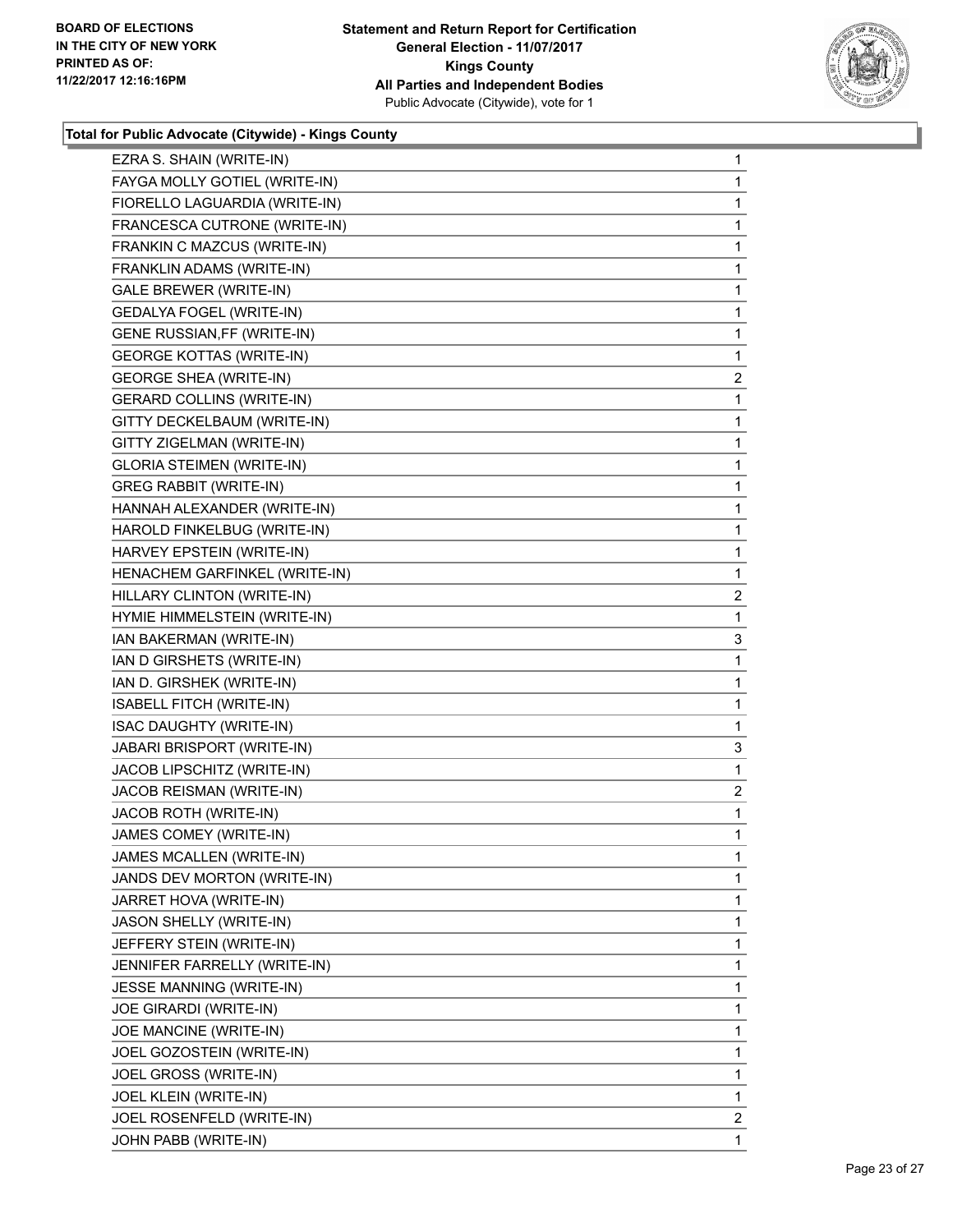

| JOHN SMITH (WRITE-IN)             | 1              |
|-----------------------------------|----------------|
| JONATHAN HAGLER (WRITE-IN)        | 1              |
| JOSEPH GUAMLOARDO (WRITE-IN)      | 1              |
| JOSEPH S. AMSEL (WRITE-IN)        | 1              |
| JOSH BERNSTEIN (WRITE-IN)         | 1              |
| JOSHUA LEVIN (WRITE-IN)           | 1              |
| JOSHUA LIBLING (WRITE-IN)         | 1              |
| JUDITH HERMAN (WRITE-IN)          | $\overline{c}$ |
| JULIA DAVIS (WRITE-IN)            | 1              |
| JULIAN ASSANGE (WRITE-IN)         | 1              |
| JULISSA FERREGRASS (WRITE-IN)     | 1              |
| JUMAANE WILLIAMS (WRITE-IN)       | 1              |
| KALMAN YEGER (WRITE-IN)           | 1              |
| KATHLEEN A.BYRNE (WRITE-IN)       | 1              |
| KENDALL DELLAGATTA (WRITE-IN)     | 1              |
| KENTON KIRBY (WRITE-IN)           | 1              |
| KENYA JEFFERIES (WRITE-IN)        | 1              |
| KEVIN P. CARROLL (WRITE-IN)       | 1              |
| KHADER EL-YATEEM (WRITE-IN)       | 1              |
| KHADIJAH MATIA (WRITE-IN)         | 1              |
| KIM MAIER (WRITE-IN)              | 2              |
| KIRK OLIVER (WRITE-IN)            | 1              |
| KRISTAPS PORZINGUS (WRITE-IN)     | 1              |
| KURT HOKE (WRITE-IN)              | 1              |
| <b>KYLE GORMAN (WRITE-IN)</b>     | 1              |
| LARA TABAC-SHERIDAN (WRITE-IN)    | 1              |
| LAURA PODOLNICK (WRITE-IN)        | 1              |
| LEAH KLEIN (WRITE-IN)             | 1              |
| LEON OFMON (WRITE-IN)             | 1              |
| LILY PEACHES (WRITE-IN)           | 1              |
| LINCOLN WALTER (WRITE-IN)         | 1              |
| LINDA LOVELACE (WRITE-IN)         | 1              |
| LUCAS D'ELABTE (WRITE-IN)         | 1              |
| LUCRETIA REGINA-POTTER (WRITE-IN) | 1              |
| MANDY MUSE (WRITE-IN)             | 1              |
| MARC FLIEDNER (WRITE-IN)          | 3              |
| MARC MINKOFF (WRITE-IN)           | 1              |
| MARION CORNE (WRITE-IN)           | 1              |
| MARK GREEN (WRITE-IN)             | 2              |
| MARTIN LAFALCE (WRITE-IN)         | 1              |
| MARY BROWN (WRITE-IN)             | 1              |
| MARY TREYGER (WRITE-IN)           | 1              |
| MATT D'EMIC (WRITE-IN)            | 1              |
| MAY KYL (WRITE-IN)                | 1              |
| MELLSSA MAX VIVENTO (WRITE-IN)    | 1              |
| MENACHEM BARNETT (WRITE-IN)       | 1              |
|                                   |                |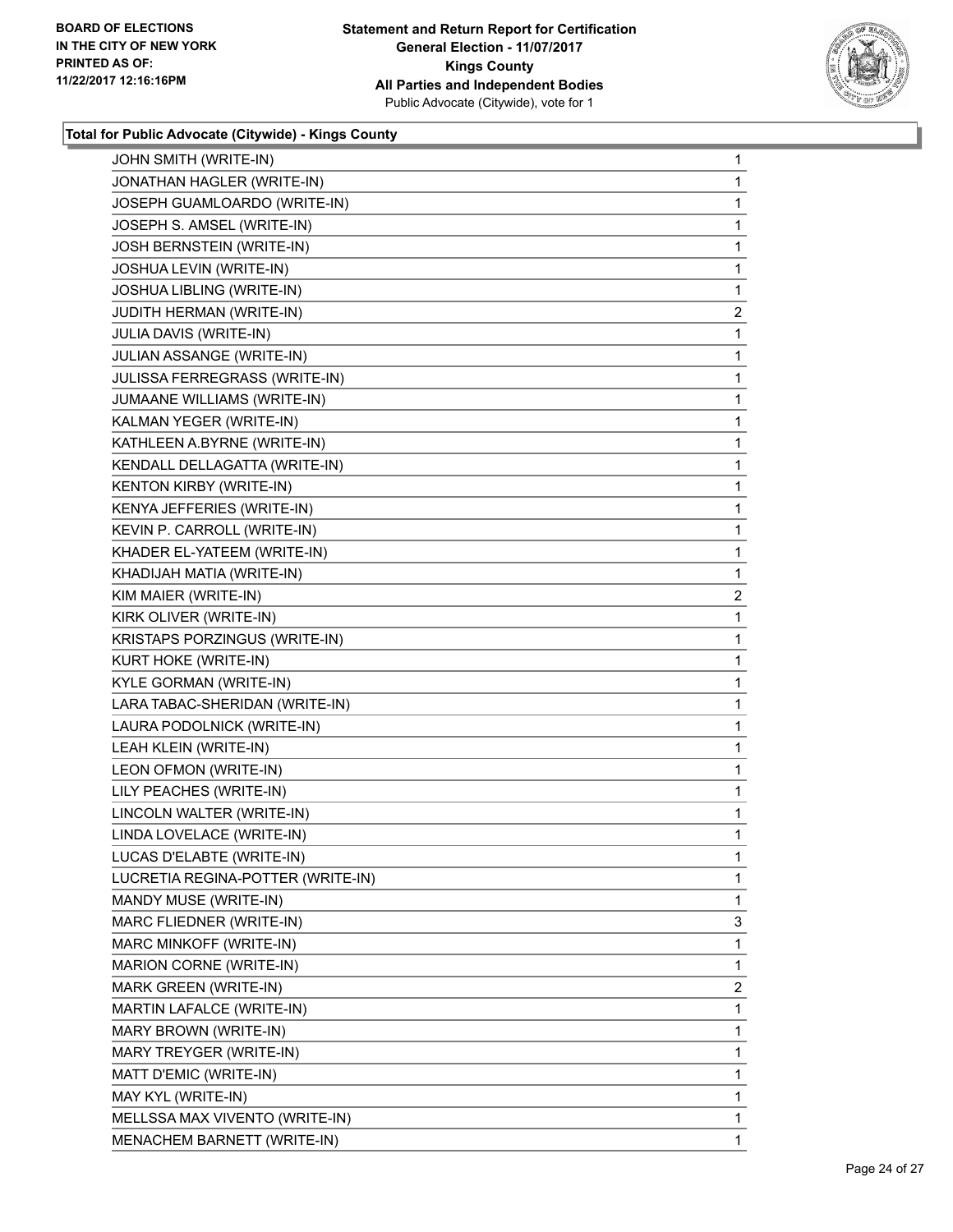

| MESADOR AZOR (WRITE-IN)               | $\mathbf 1$ |
|---------------------------------------|-------------|
| MICHAEL A. GRAY (WRITE-IN)            | $\mathbf 1$ |
| MICHAEL BLOOMBERG (WRITE-IN)          | 5           |
| MICHAEL HERMAN (WRITE-IN)             | $\mathbf 1$ |
| MICHAEL K. LLOYD (WRITE-IN)           | $\mathbf 1$ |
| MICHAEL MAGLOIRE (WRITE-IN)           | $\mathbf 1$ |
| MICHAEL PISEM (WRITE-IN)              | 1           |
| MIRI KOHEN (WRITE-IN)                 | $\mathbf 1$ |
| MIRIAM KLEIN (WRITE-IN)               | $\mathbf 1$ |
| MITCHELL DEOUDES (WRITE-IN)           | $\mathbf 1$ |
| MOSHE NEIDERMAN (WRITE-IN)            | $\mathbf 1$ |
| MOSHE ZITRONABAUM (WRITE-IN)          | $\mathbf 1$ |
| MOSIE ABADI (WRITE-IN)                | 1           |
| NACHMEN CALLER (WRITE-IN)             | $\mathbf 1$ |
| NADJWA NORTON (WRITE-IN)              | $\mathbf 1$ |
| NAFTULI MOSTER (WRITE-IN)             | 1           |
| NANCY TONG (WRITE-IN)                 | 2           |
| NCOLAI CAMPAUPLOSSEPEPELOS (WRITE-IN) | 1           |
| NELINI STAMP (WRITE-IN)               | $\mathbf 1$ |
| NICHOLAS LAMBERTO (WRITE-IN)          | $\mathbf 1$ |
| NICK HANAUER (WRITE-IN)               | $\mathbf 1$ |
| NICK SKOMINA (WRITE-IN)               | $\mathbf 1$ |
| NORA A. SIDDIQUI (WRITE-IN)           | $\mathbf 1$ |
| PAUL DEMILIA (WRITE-IN)               | $\mathbf 1$ |
| PAUL H. GIUSBURG (WRITE-IN)           | 1           |
| PAUL NERECK (WRITE-IN)                | $\mathbf 1$ |
| PETE ROSENBAUM (WRITE-IN)             | $\mathbf 1$ |
| PETER CARRAZZO (WRITE-IN)             | $\mathbf 1$ |
| PETER LOMBARDI (WRITE-IN)             | $\mathbf 1$ |
| PIA RAYMOND (WRITE-IN)                | $\mathbf 1$ |
| PREET BHARARA (WRITE-IN)              | 2           |
| RAFAEL FLORES (WRITE-IN)              | 1           |
| RAIZY DASKALOWITZ (WRITE-IN)          | 1           |
| RAY MITCHELL (WRITE-IN)               | 1           |
| RENAE JARUSINSKY (WRITE-IN)           | 1           |
| RENEE BLADY (WRITE-IN)                | 1           |
| RICHARD BAKER (WRITE-IN)              | 1           |
| RICHARD GREEN (WRITE-IN)              | 1           |
| ROBERT LEIBOWITZ (WRITE-IN)           | 1           |
| ROIZY SCHMELCZER (WRITE-IN)           | 1           |
| RUCHAMA CYNAMEN (WRITE-IN)            | 1           |
| SALVATORE G CURRO (WRITE-IN)          | 1           |
| SAM ROSEN (WRITE-IN)                  | 1           |
| SAM SHPELFOGEL (WRITE-IN)             | 1           |
| SAMANTHA BROWNING (WRITE-IN)          | 1           |
| SARA HEYMONT (WRITE-IN)               | 1           |
|                                       |             |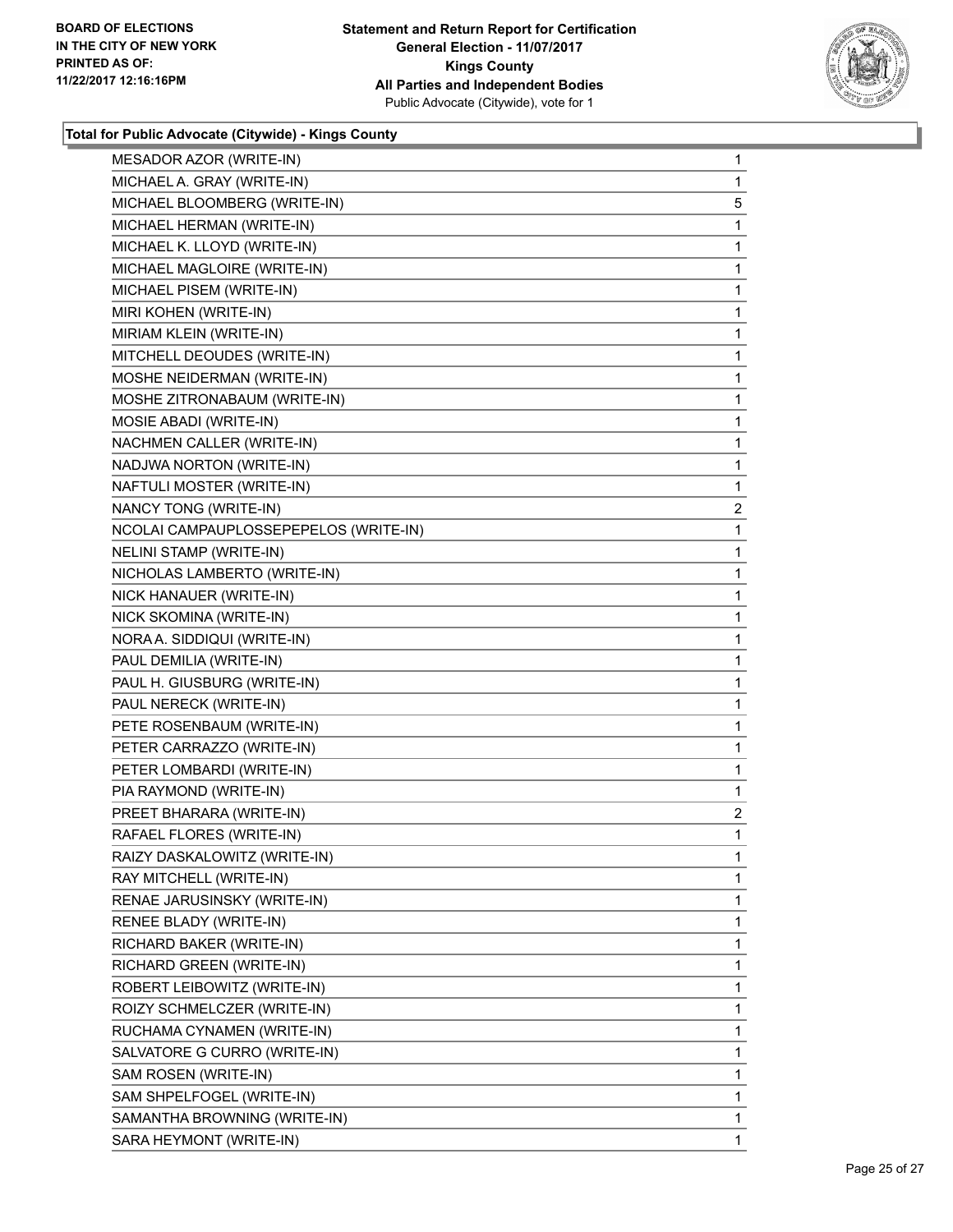

| SCOTT M STRINGER (WRITE-IN)               | 1              |
|-------------------------------------------|----------------|
| SETH STRAMOROW (WRITE-IN)                 | 1              |
| SHARI HYMAN (WRITE-IN)                    | 1              |
| SHARLAND DANIELS (WRITE-IN)               | 1              |
| SHAYA GLUCK (WRITE-IN)                    | 1              |
| SIMCHA FELDER (WRITE-IN)                  | 1              |
| SIMELA FELLER (WRITE-IN)                  | 1              |
| SIMON LEBRON (WRITE-IN)                   | 1              |
| SIMON OSTREICNER (WRITE-IN)               | 1              |
| STEPHEN COLBERT (WRITE-IN)                | 1              |
| STEPHEN LURIE (WRITE-IN)                  | 2              |
| STEVE WOZNIAK (WRITE-IN)                  | 1              |
| STEWART B MILSTEIN (WRITE-IN)             | 1              |
| SUSAN KOHL (WRITE-IN)                     | 1              |
| SUSAN R. TUCKER (WRITE-IN)                | 1              |
| TAMRA CRONIN (WRITE-IN)                   | 1              |
| TASCHA VAN AUKEN (WRITE-IN)               | 1              |
| TAT PICOTT (WRITE-IN)                     | 1              |
| TATTY ZIEGLER (WRITE-IN)                  | 1              |
| TED NUGENT (WRITE-IN)                     | 1              |
| TERRENCE SKINNER (WRITE-IN)               | 1              |
| TIM ROBERTS (WRITE-IN)                    | 1              |
| TRIPP RHODES (WRITE-IN)                   | 1              |
| TUCKER REED (WRITE-IN)                    | 2              |
| UNATTRIBUTABLE WRITE-IN (WRITE-IN)        | 118            |
| UNCOUNTED WRITE-IN PER STATUTE (WRITE-IN) | 10             |
| UTRK LEID (WRITE-IN)                      | 1              |
| VILMA REINHARDT (WRITE-IN)                | 1              |
| WARDEN KHALIL (WRITE-IN)                  | 1              |
| WENDELL BERRY (WRITE-IN)                  | 1              |
| YADIRA HADLETT (WRITE-IN)                 | 1              |
| YASMIN MISTORY (WRITE-IN)                 | 1              |
| YECHEZKEL L. PILLER (WRITE-IN)            | 1              |
| YEHODIS HEIMFELD (WRITE-IN)               | 1              |
| YEHUDA AINHORN (WRITE-IN)                 | 1              |
| YOEL LEFKO (WRITE-IN)                     | 1              |
| YONI HIKIND (WRITE-IN)                    | $\overline{2}$ |
| YOSS MONHEN (WRITE-IN)                    | 1              |
| <b>Total Votes</b>                        | 338,395        |
| Unrecorded                                | 19,690         |